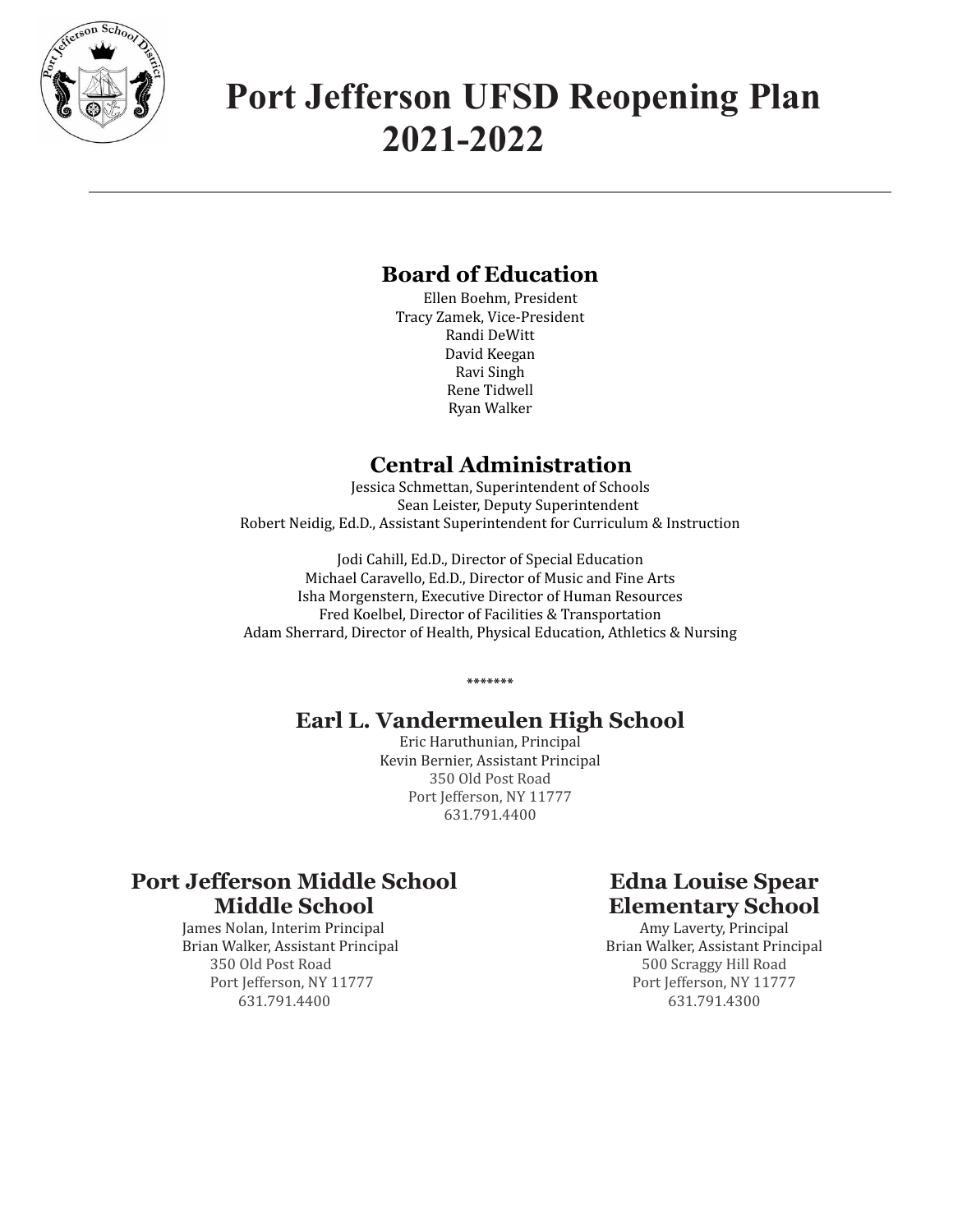# **TABLE OF CONTENTS**

| <b>Introduction</b>                      | 3                       |
|------------------------------------------|-------------------------|
| <b>COVID-19 Safety Coordinator</b>       | $\boldsymbol{4}$        |
| <b>COVID-19 Resources</b>                | $\boldsymbol{4}$        |
| <b>Health &amp; Safety</b>               | $\overline{\mathbf{4}}$ |
| <b>Facilities</b>                        | 9                       |
| <b>Child Nutrition</b>                   | 10                      |
| <b>Transportation</b>                    | 10                      |
| <b>Social &amp; Emotional Well-Being</b> | 12                      |
| <b>School Schedules</b>                  | 13                      |
| <b>Attendance and Absences</b>           | 13                      |
| <b>Technology and Connectivity</b>       | 13                      |
| <b>Teaching and Learning</b>             | 14                      |
| <b>Music and Fine Arts</b>               | 16                      |
| <b>Physical Education and Health</b>     | 19                      |
| <b>Extracurricular and Athletics</b>     | 19                      |
| <b>Staff and Human Resources</b>         | 20                      |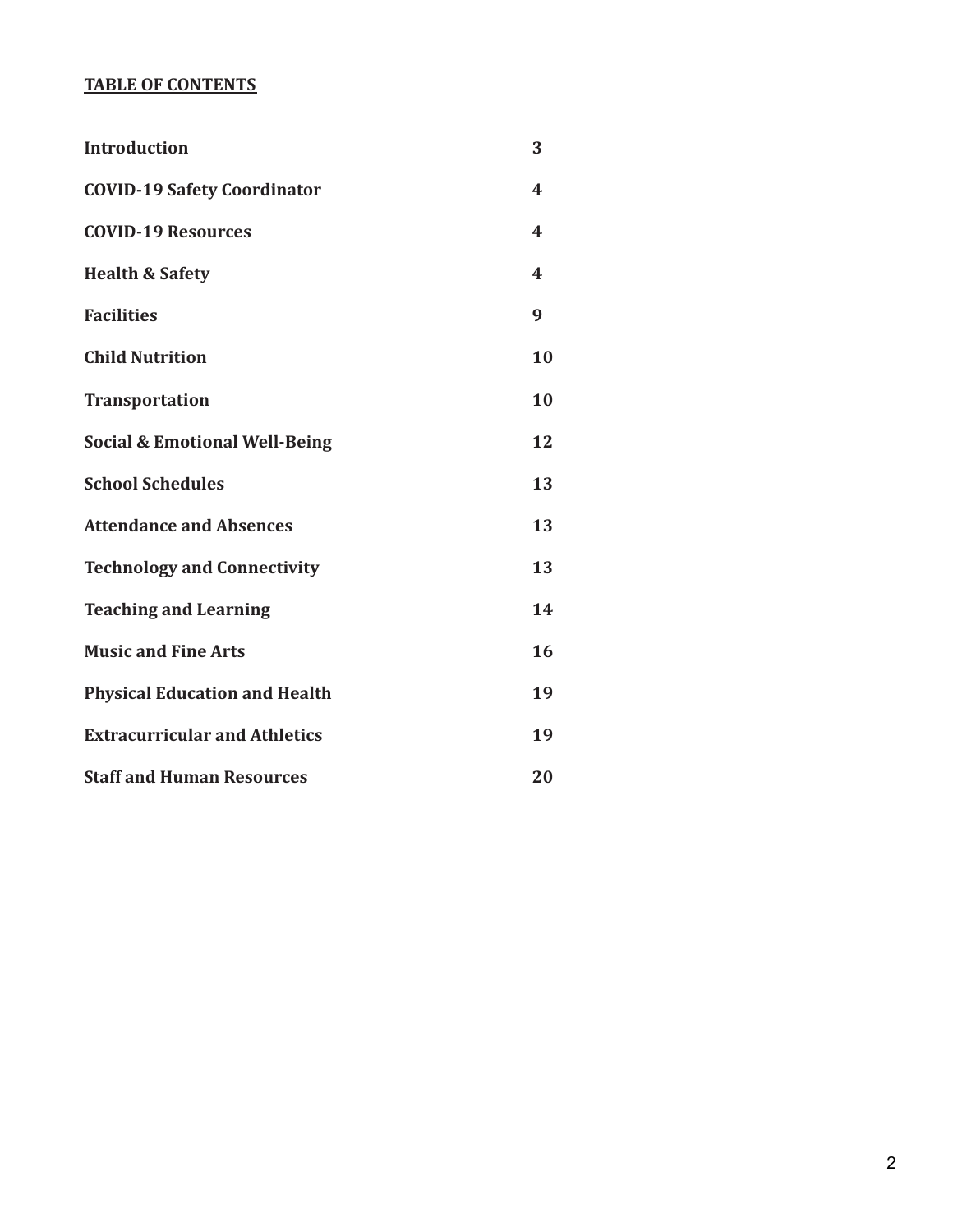# **INTRODUCTION**

The Port Jefferson School Union Free District (PJUFSD) is committed to resuming in-person instruction for the 2021-22 school year. We recognize that children learn best when they are in school - there is no substitute for a trained educator in the classroom. However, it is important that we prioritize the health and well-being of our students and staff. Therefore, all decisions will be made in compliance with guidance from the Center for Disease Control (CDC), New York State Education Department (NYSED), Suffolk County Department of Health Services (SCDHS) and the Governor's Office. Any changes to the school schedules will be communicated with families in a timely fashion. The PJUFSD Reopening Plan for 2021-22 includes the following scenarios:

- Full In-Person
- Transition to Remote Learning as necessitated

In preparing this reopening plan on how to best facilitate a safe return to school for students and staff, we carefully considered group size limitations, three feet social distancing requirements when possible, availability of personal protective equipment (PPE) and local healthcare and hospital capacity. Based on our assessment of those and other factors, our reopening plan is structured as follows:

# **Pre-K through Grade Twelve**

All students are scheduled to attend in-person at the start of the 2021-2022 school year. All students will return to school with three feet social-distancing when possible and health procedures in place. Students, staff and visitors will be required to wear masks at all times indoors regardless of vaccination status. Masks will be optional outdoors.

Should direction from the Governor's office or ordered by the local health department move to a full remote learning model, the District will provide a blend of synchronous and asynchronous instruction through remote learning. The District has developed a model of quality instruction with student-teacher interaction.

## **GUIDING PRINCIPLES**

Any and all information in this plan is subject to change based upon ongoing guidance from, but not limited to, the CDC, NYSED, NYSDOH, SCDHS and the New York State Governor's Office.

#### **Ability to Transition Between In-Person and Remote Learning**

As we navigate through this pandemic, we must plan for the need to transition between in-person and remote models; and, making the transition as easy as possible for families, our faculty and staff. Depending upon the number of confirmed cases, a transition to full remote learning may be necessary for a class or even an entire school building. It is even possible our entire District may need to transition to full remote learning depending upon the overall state of public health in Suffolk County and New York State.

If any of these circumstances arise, you will be notified through our established communication protocols:

- The District will provide students and their families with multiple ways to contact schools and teachers during remote learning, including telephone, email messages, virtual conferences/meetings and mail.
- The District will use existing internal and external communications channels to notify staff, students and families/caregivers about in-person and remote school schedules with as much advance notice as possible. We will utilize our website, social media sites, and SchoolMessenger broadcasts to communicate this information. In addition, we will mail important information home to all families prior to the start of our academic year.
- The District will follow its existing engagement and communication protocols with parents regarding the provision of special education services for their child.
- In addition, the District will make every effort to ensure that communication to parents/legal guardians is in their preferred language and mode of communication.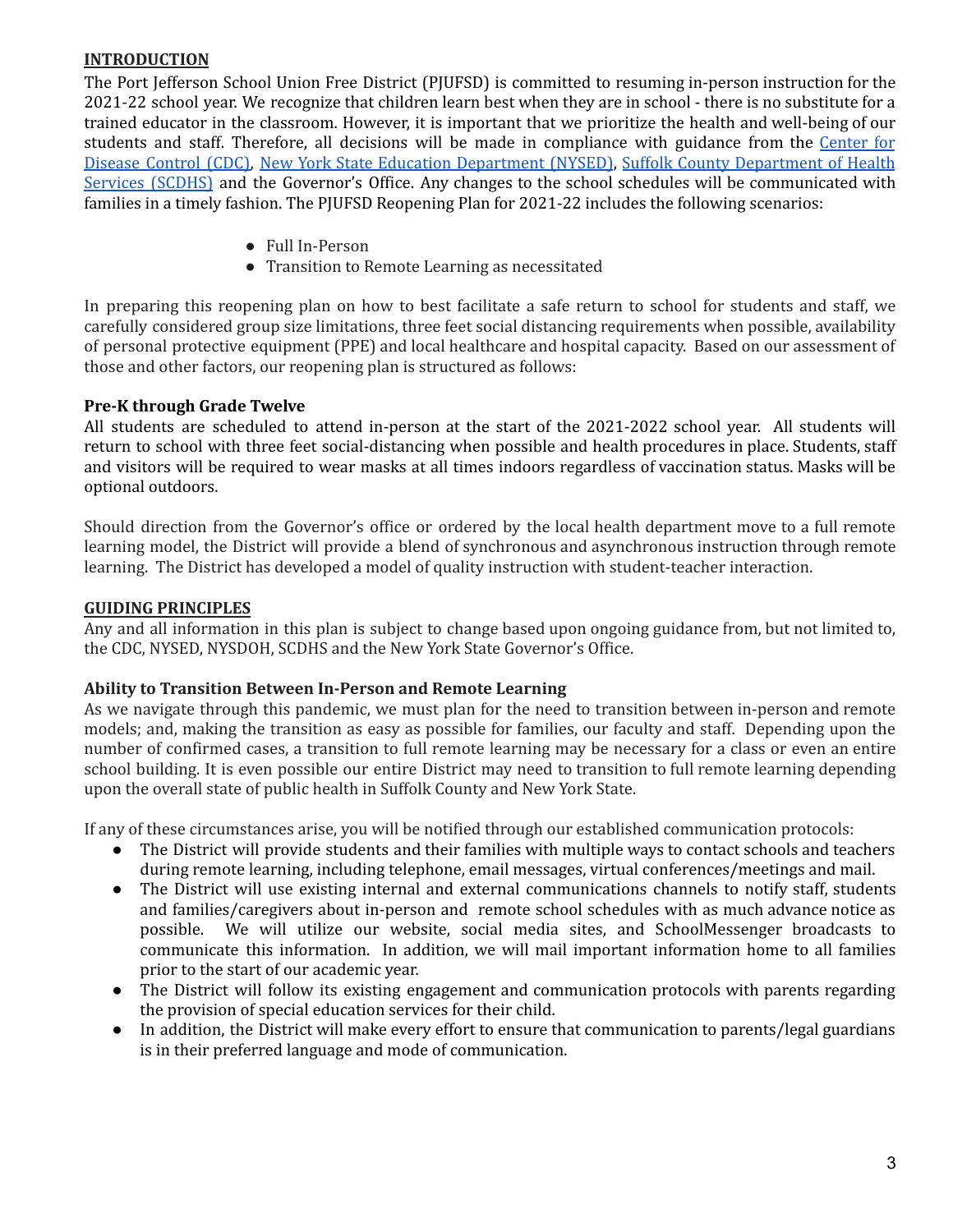# **COVID-19 SAFETY COORDINATOR**

The District has designated the Director of Health, Physical Education, Athletics and Nursing as the COVID-19 Safety Coordinator who is responsible for the continuous compliance with all aspects of the school's reopening plan. The District has also designated the building principals as the building coordinators. They are responsible for answering or properly directing questions from students, faculty, staff and parents or legal guardians regarding COVID-19 public health emergency plans implemented by the school.

Updated information can be found at: www.portjeffschools.org or our various social media platforms which are listed here: http://portjeffschools.org/our\_district/social\_media. These tools include: Twitter, Facebook and Instagram.

## **COVID-19 RESOURCES**

General questions regarding the plan can be sent to Adam Sherrard, asherrar@portjeffschools.org or call 631.791.4441. Calls or email messages will be responded to within 72 hours. If you have a timely health related question, please contact the building principal, school nurse, or primary physician.

# **HEALTH & SAFETY**

The health and safety of the children and adults in our schools is paramount at PJUFSD. We will continually monitor the CDC and DOH websites to keep current with the latest COVID-19 information and guidance.

# **Health Checks**

Parents/guardians and staff members will be provided resources to educate themselves regarding the careful observation of symptoms for COVID-19. Parents/guardians and school staff will be instructed that any student or staff member with a fever of 100°F or greater and/or symptoms of possible COVID-19 virus infection, should not be present in school. Students and staff exhibiting these signs while at school, with no other explanation for them, will be sent to the school Illness Room for an assessment by the school nurse. A separate area will be designated for students who need injuries assessed or routine medication.

# **Testing Requirement for teachers and staff**

Pursuant to 10 NYCRR 2.62: P-12 schools are required to ensure all staff including all teachers, substitute teachers, student teachers, school administrators, paraprofessional staff, support staff, including bus drivers, sport officials and contractors working in a school setting, have testing performed for COVID-19 at least once per week when a school is in a geographic area identified by the CDC as having low, moderate, substantial, or high transmission rates. Teachers and staff may be permitted to opt-out of mandatory weekly screening testing if they provide documentation of being fully vaccinated against COVID-19, as set forth 10 NYCRR 2.62. Teachers and staff who work at multiple schools do not need to receive multiple tests; they may use one weekly test result to demonstrate to any number of schools where they work that they have fulfilled this requirement.

# **Visitor Health Screening Procedure**

Visitors will be prohibited from the school buildings unless there is a prior scheduled appointment. Upon arrival, all visitors will read the Visitor Covid Guidelines prior to entering the building. By entering the building, guests are attesting to the Visitor Covid Guidelines.

# **Healthy Hygiene Practices**

Healthy hygiene practices will be taught and re-taught in school settings for both students and staff. Our schools will provide instruction to the school community in hand and respiratory hygiene, along with providing adequate supplies and time to allow for frequent hand hygiene. Additionally, our schools will post signs throughout the school and will regularly share messages with the school community. Signage will be used to remind individuals to:

- Stay home if they feel sick.
- Cover their nose and mouth with an acceptable face covering when unable to maintain social distance from others or in accordance with any stricter policy implemented by the school.
- Properly store and, when necessary, discard PPE.
- Adhere to social distancing instructions.
- Report symptoms of, or exposure to, COVID-19.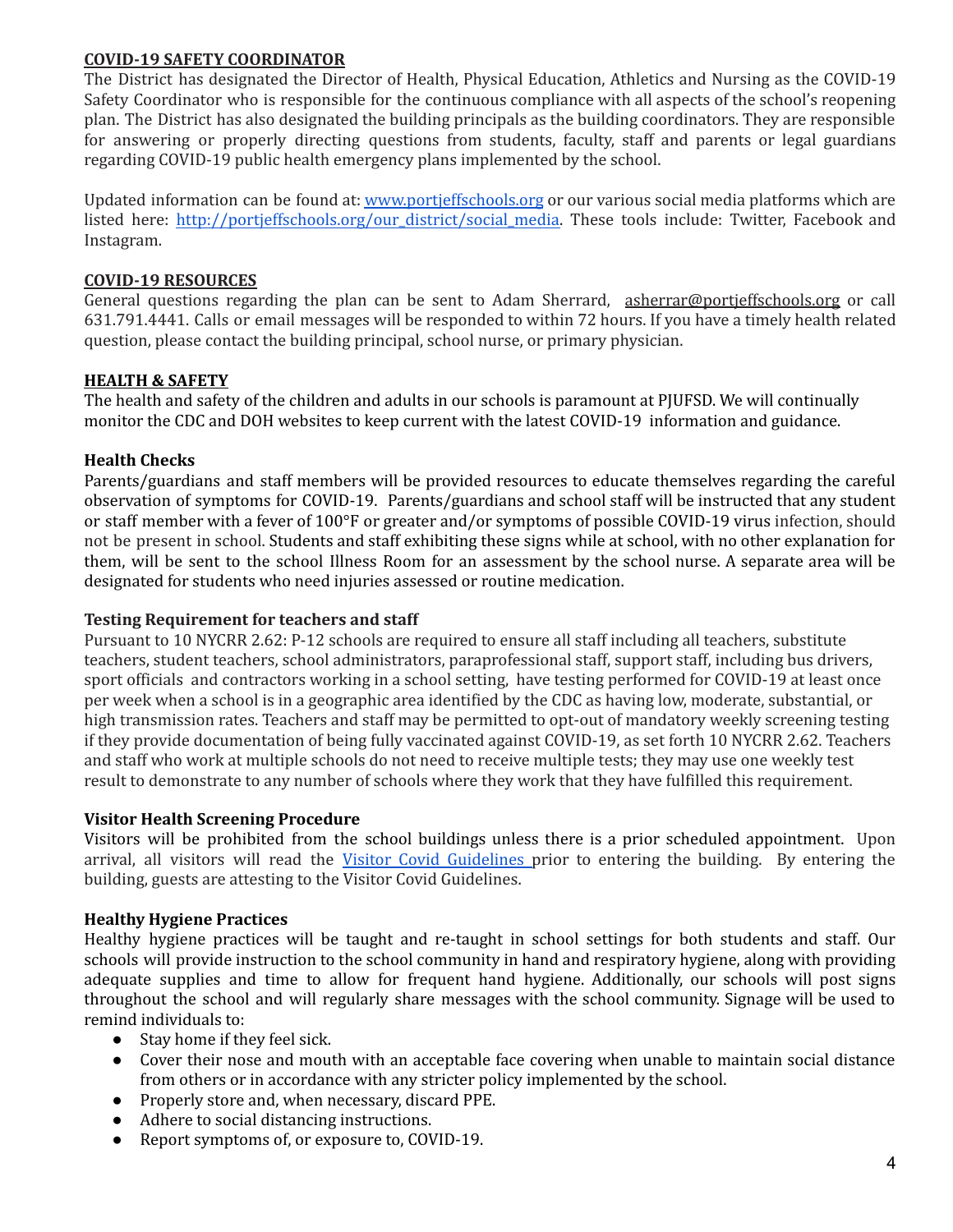- Follow hand hygiene, and cleaning and disinfection guidelines.
- Follow respiratory hygiene and cough etiquette.

Teaching healthy hygiene practices will be accomplished in person, by videos, announcements, digital signage and posters. Schools will post signage in highly visible areas.

# **Hand Hygiene**

Students and staff will practice good hand hygiene to help reduce the spread of COVID-19. Schools will plan time in the school day schedule to allow for hand hygiene. Hand hygiene will include:

● Traditional hand washing (with soap and warm water, lathering for a minimum of 20 seconds).

● Use of alcohol-based hand sanitizers (60% alcohol or greater) when soap and water are not available.

Hand washing should occur:

- Upon entering the building and each classroom.
- Before and after using shared objects.
- Before and after eating.
- After using the bathroom or assisting a student with toileting.
- After sneezing, wiping or blowing your nose, or coughing into your hands.
- Upon coming in from outdoors.
- Anytime hands are visibly soiled.

#### **Respiratory Hygiene**

The COVID-19 virus spreads from person to person in droplets produced by coughs and sneezes; therefore, PJUFSD will emphasize the importance of respiratory hygiene. A supply of tissues will be available for students and staff. Staff and students will be reminded to:

- Cover a cough or sneeze with a tissue.
- Discard used tissues as soon as possible.
- Sneeze into your elbow if tissues are not available.

#### **Social Distancing**

PJUFSD has established policies and procedures for maintaining social distance (3 feet minimum for students and 6 feet minimum for staff) while indoors and wearing masks. We have further established that some activities require greater social distancing (aerobic exercise, singing).

#### *Edna Louise Elementary School*

Student groupings at the Elementary School will be as static as possible to ensure social distancing can be maintained.

- Cohorts of students in each classroom will be approximately 3 feet social distance when possible.
- Students will use multiple entry and exit points for both buses and parent drop offs.
- In-school movement will be conducted with single file lines in hallways.
- Whenever possible, classes will be held outside and students will be required to spread out.
- Classrooms have individual bathrooms so that students can remain in their cohort.
- Student and teacher desks will be turned to face in the same direction.
- Windows will be open when possible to improve ventilation.
- Student belongings will be kept separated, either in their desks or chair pockets.
- Activities where multiple groups interact will be limited.
- Visual cues will be incorporated that demonstrate physical spacing.
- Visitors will be limited to the building.

#### *Port Jef erson Middle School/ Earl L. Vandermeulen High School*

- Classes of students in each classroom will be approximately 3 feet social distance when possible.
- Students will enter through multiple entry points near the Main Lobby to limit the amount of close contact between students in high-traffic situations .
- Building staff will be assigned to monitor student arrivals while following all safety requirements to ensure that all entrances are monitored and are locked after use.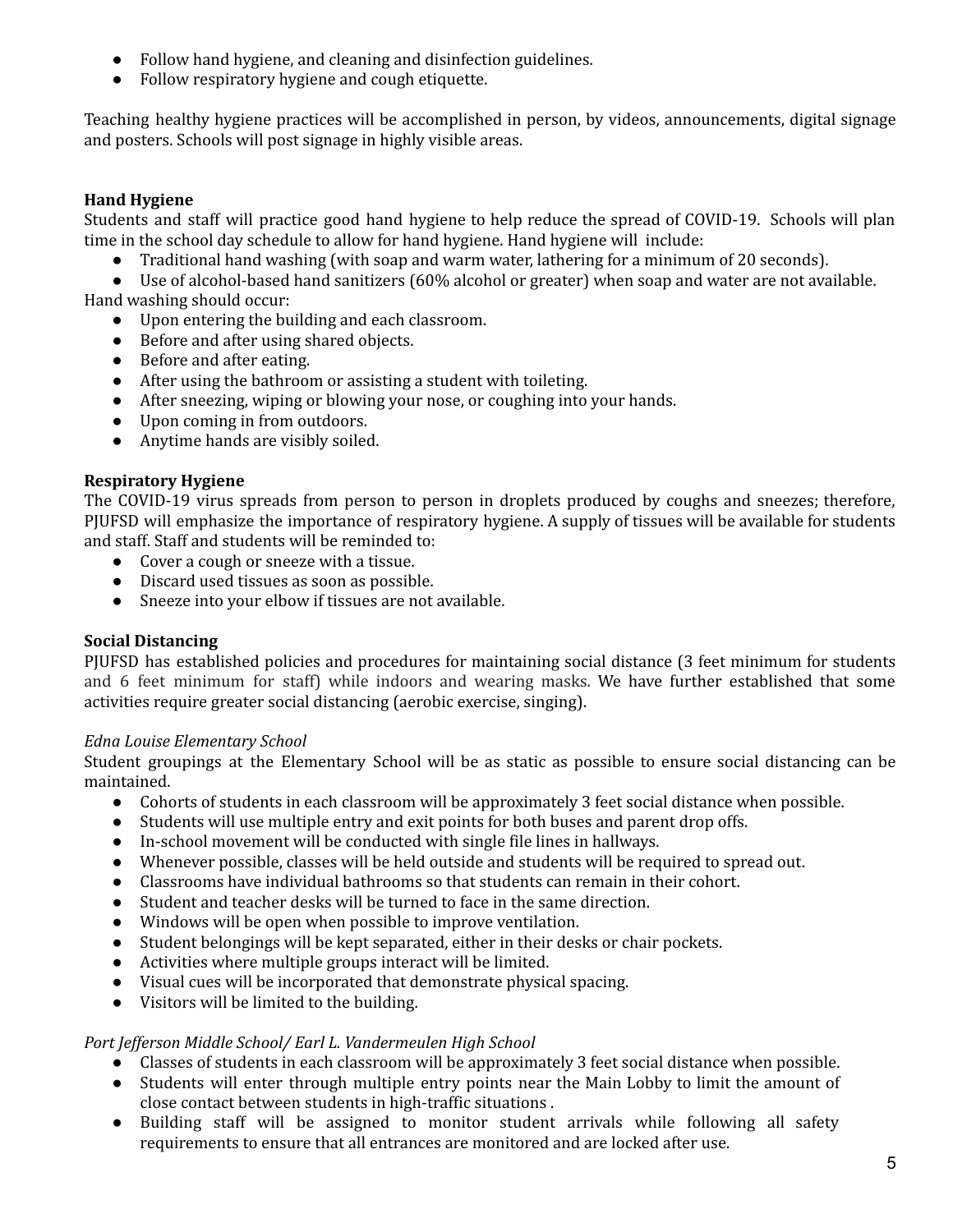- All visitors/parents must enter through the front lobby security vestibule for emergency purposes only. Limiting visitors to the school building will ensure the health and well-being of all occupants of the high school.
- Whenever possible, classes will be held outside to encourage students to spread out.
- Stagger the use of restrooms to limit the number of occupants. Bathrooms may be monitored by staff to ensure social distancing, that it is clean, and students are washing hands after use.
- Desks will be turned (including teachers) to face in the same direction.
- Classroom windows will be opened to improve ventilation. Windows will not be opened if there is a health or safety risk (e.g., allergies, or potential fall) for a student.
- Limited number of Middle School students will eat lunch in the MultiPurpose Room (MPR).
- Encourage students to eat lunch outdoors when possible.
- There will be limitations placed on activities where multiple groups interact.
- Visitors will be limited to the building.

#### *Medically Vulnerable/High-Risk Groups*

- Staff that are at increased risk for complications from COVID-19 and may need added or alternative provisions for social distancing. Staff who fall in this high risk category should reach out to their direct supervisor to discuss accommodations that may be necessary.
- Students with special needs or students who are medically fragile may not be able to maintain social distancing, hand or respiratory hygiene, or wear a face covering or mask. It is important for parents and guardians to work with their child's healthcare providers so that an informed decision can be made on how best to meet the child's needs at school while protecting their health and safety. Parents should contact the Office of Curriculum and Instruction at 631.791.4291 to discuss alternative solutions.

# **Personal Protective Equipment (PPE)**

Our schools will have adequate supplies of PPE for use by school health professionals to assess and care for ill students and staff members. Such PPE includes, but is not limited to facemasks (disposable surgical masks), respirators (N95) masks that are fit tested, eye protection or face shields, gloves, disposable gowns. Utilizing PPE will be a mandatory requirement while:

- Licensed healthcare professionals are treating students or staff members.
- Assessing persons suspected of having COVID-19.
- Administering nebulizer treatments.
- Assisting students with toileting.

#### **Masks**

Students, staff and visitors to our schools will be expected to wear face coverings indoors and on the school bus, at all times. 2-ply face coverings of any kind are acceptable except masks with ventilation valves and gaiters. Students and staff will be allowed to remove face coverings during meals and for short breaks so long as they maintain appropriate social distance. Masks are optional outdoors. Our schools will provide an adequate supply in case of need for replacement.

Employees with healthcare provider documentation, stating they are not medically able to tolerate face covering, will be required to give such documentation to their building supervisor and the Executive Director of Human Resources.

Certain students may not be required to wear a face mask if:

- The child is younger than two years of age
- Such a covering would impair their health or mental health, or where such covering would present a challenge, distraction, or obstruction to education services and instruction
- They have trouble breathing or are unconscious
- They are incapacitated or otherwise unable to remove the cloth face covering without assistance

Parents and/or guardians who believe their child cannot wear a face mask due to the above described conditions, must contact the Director of Special Education, Dr. Jodi Cahill jcahill@portjeffschools.org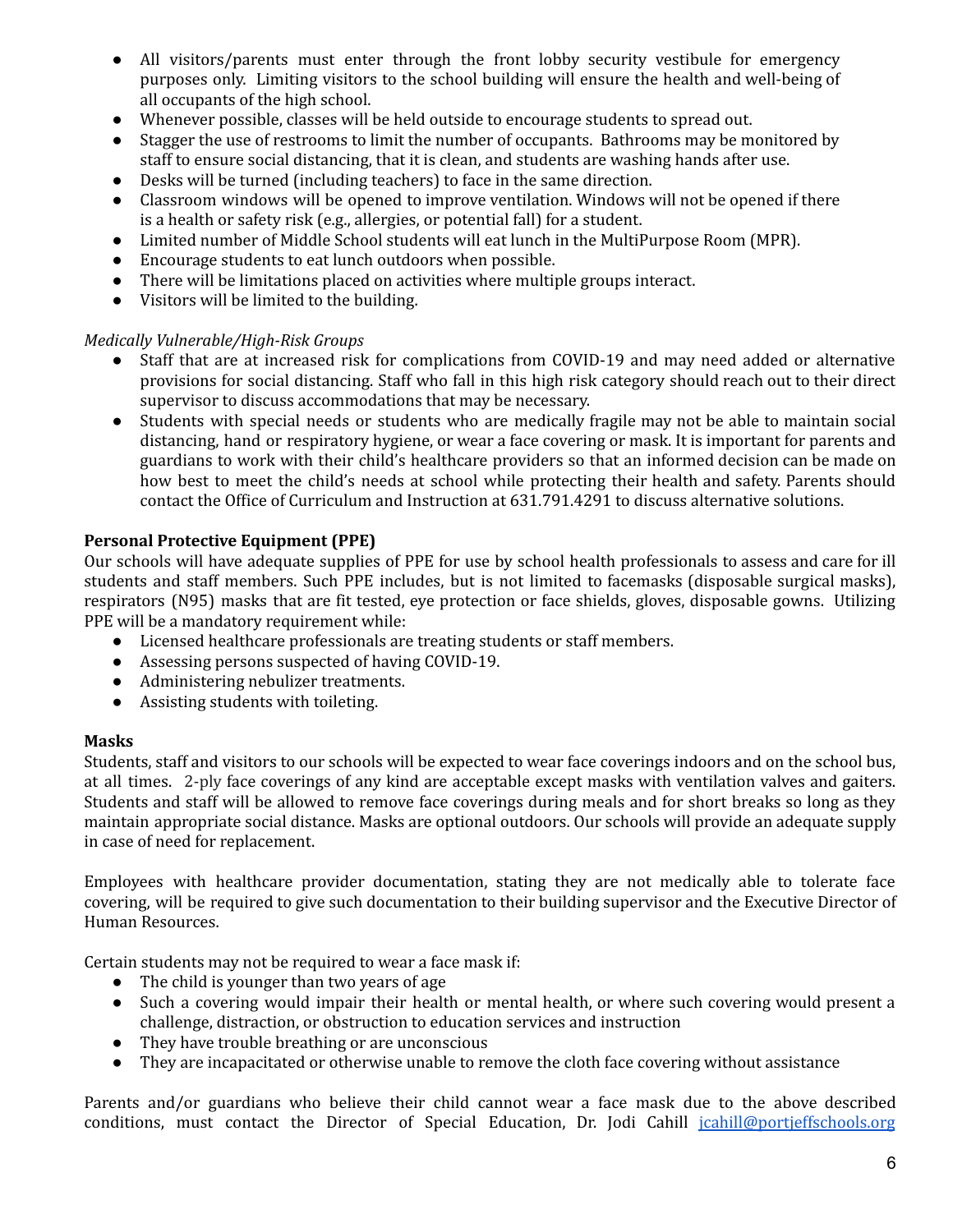631.791.4241. Documentation must be submitted by the parent or guardian and pediatrician attesting to such conditions. These documents will be reviewed for approval.

Instruction will be provided to students, parents/guardians, visitors and staff on:

- The proper way to wear face coverings.
- Washing hands before putting on and after removing their face covering.
- Proper way to discard disposable face coverings.
- The importance of routine cleaning of reusable face coverings.
- Face coverings are for individual use only and should not be shared.

Teaching will be accomplished in person, by videos, announcements, digital signage and posters. Schools will post signage in highly visible areas.

Students and staff will use alternate face coverings that are transparent at or around the mouth for instruction or interventions that require visualization of the movement of the lips and/or mouths (e.g., speech therapy). These alternate coverings will also be used for certain students (e.g., hearing impaired) who benefit from being able to see more of the face of the staff member.

#### **Management of Ill Persons**

Students and staff with symptoms of illness must be sent to the designated Illness Room. Our Illness Room personnel include a registered nurse and a health aide. Our school nurses are available during school hours to assess individuals. Our athletic trainer is available during after school athletics to assess individuals. The Illness Rooms all have access to a sink and bathroom. Some chronic conditions such as asthma, allergies or chronic gastrointestinal conditions may present the same symptoms as COVID-19 but are neither contagious nor pose a public health threat. If a child suffers from a chronic condition, we encourage parents to get a doctor's note to keep on file in the health office. Our school nurses and athletic trainer will consider students' medical and health history to determine if such conditions are present. When questions arise, nursing staff will consult with our District Physician.

PPE requirements for our school health office while caring for sick individuals includes both standards and transmission-based precautions. When caring for a suspect or confirmed individual with COVID-19, gloves, a gown, eye protection, and a fit-tested N-95 respirator will be used, if available. If an N-95 respirator is not available, a surgical face mask and face shield will be used. Health Office cleaning will occur after each use of cots, bathrooms, and Health Office equipment (e.g., blood pressure cuffs, otoscopes, stethoscopes) and cleaned following manufacturer's directions. Disposable items will be used as much as possible.

School staff must immediately report any illness of students or staff to the school nurse or other designated school staff. Such reports should be made in compliance with a student or staff member's rights to privacy. If nurses go to classrooms to make assessments of students, this will be done in a manner that protects the student's confidentiality. If there are several students waiting to see the school nurse, arrangements will be made to have students wait at least 3 feet apart.

Students suspected of having COVID-19, awaiting transport home by the parent or guardian, will be isolated from others, with a supervising adult present utilizing appropriate PPE. Multiple students suspected of COVID-19 may be in this Isolation Room separated by at least 3 feet while wearing masks if the ill person can tolerate wearing it and does not have difficulty breathing, to prevent the possible transmission of the virus to others while waiting for transportation home. If an ill student cannot tolerate wearing the mask, all students in the Isolation Room will be separated by at least 6 feet. Non-permeable portable barriers such as plastic curtains will separate ill students from others. Students/staff not permitted to attend school/work or who are sent home from school/work due to COVID-19 symptoms can receive an Over the Counter (OTC) COVID-19 test from the school nurse.

#### **Return to School/Work after Illness**

The District has established protocols and procedures about the requirements for determining when sick individuals, particularly students who screened positive for COVID-19 symptoms, can return to the in-person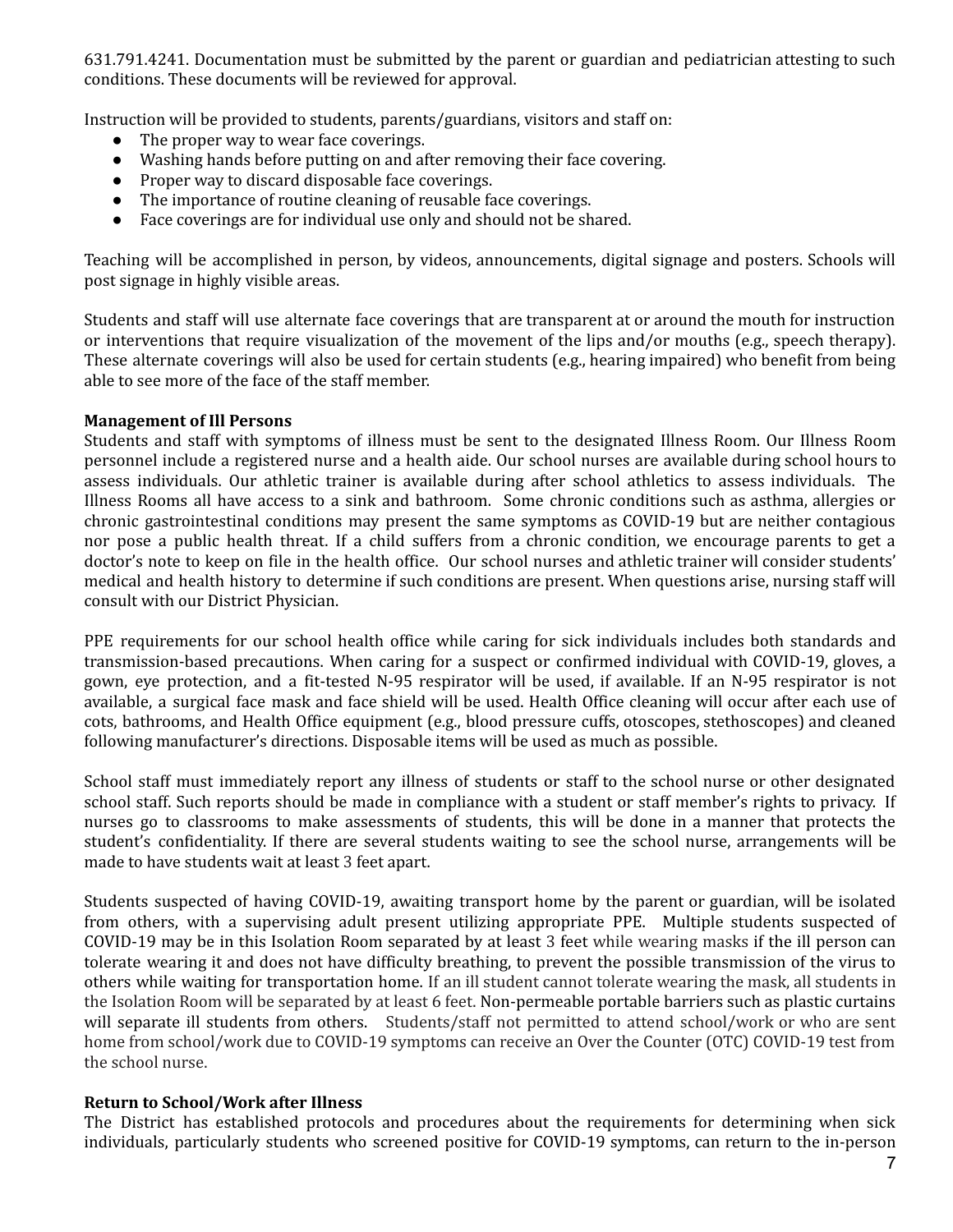learning environment at school. For sick individuals who have not tested positive, once there is no fever without the use of fever reducing medicines, they have felt well for 24 hours; AND they have been diagnosed with another condition and have a healthcare provider written note, OR received a negative COVID-19 test result, they are cleared to return to school. If no diagnosis is determined from a healthcare provider nor a negative COVID-19 test is received, the individual can return to school after 5 days.

If a student or staff member has tested positive for COVID-19 with an OTC, Rapid or PCR test or is diagnosed with COVID-19 by a healthcare provider based on their symptoms, they should not be at school and should stay at home until ALL of the following:

- It has been at least five days since the individual first had symptoms or was tested (whichever occurred first).
- It has been at least 24 hours since the individual has had a fever (without using fever reducing medicine).
- The individual's symptoms improve and feels well enough to return.
- If symptoms persist or are not improving after five days, individuals should continue to isolate until symptoms have improved.

If a student or staff member has been in contact with an individual who has a confirmed positive COVID-19 test, the quarantine guidelines are as follows:

- **All fully vaccinated individual**s (students, teachers and staff) who have been identified as a close contact to a positive COVID-19 case and who are asymptomatic, may continue to attend work or school, regardless of booster status. Fully vaccinated is defined as two weeks after the receipt of either two doses of Pfizer or Moderna or one dose of Johnson and Johnson.
- **Students, teachers and staff who are not vaccinated** or have not completed a primary vaccine series who have been identified as a close contact to a positive COVID-19 case should quarantine for at least five (5) days after their exposure (Day zero (0) being the last date of exposure). If the exposure occurred at school, these individuals may be eligible for test to stay (TTS) in our health offices. TTS would allow individuals to attend school during the quarantine period, but must adhere to the quarantine outside of the regular school attendance hours.

# **COVID-19 Testing and Contact Tracing**

In the event that large-scale testing is required at the school, PJUFSD will work with the SCDHS and our local hospitals (Mather, St. Charles, and Stony Brook University) to provide such testing.

Contact tracing is a public health function performed by the SCDHS to trace all persons who had contact with a confirmed case of COVID-19. PJUFSD will immediately notify the local health departments upon being informed of a positive COVID-19 test result. All individuals who test positive for COVID-19 must remain in isolation for 5 days from date of symptom onset or test date if asymptomatic. Consistent with CDC guidance, students in the K-12 indoor classroom who are within three or more feet of an infected student with masking are excluded from the definition of close contact and not required to quarantine. Fully vaccinated persons who have come into close contact with someone with suspected or confirmed COVID-19 are not required to isolate from school/work if they are symptom free and should be tested 3-5 days after exposure. Close contacts of positive cases of COVID-19 which do not fall in the exception must quarantine for 5 days and monitor symptoms through the 10th day.

Our schools will cooperate with the local health department contact tracing. In order to assist public health departments our schools will:

- Keep accurate attendance records of students and staff members in the building and on buses.
- Maintain seating charts in classrooms and buses.
- Ensure student and staff schedules are up to date.
- Keep a log of any visitors which includes date, time and where in the school they visited.
- Assist the local health departments in tracing all contacts of the individual at school in accordance with their requirements.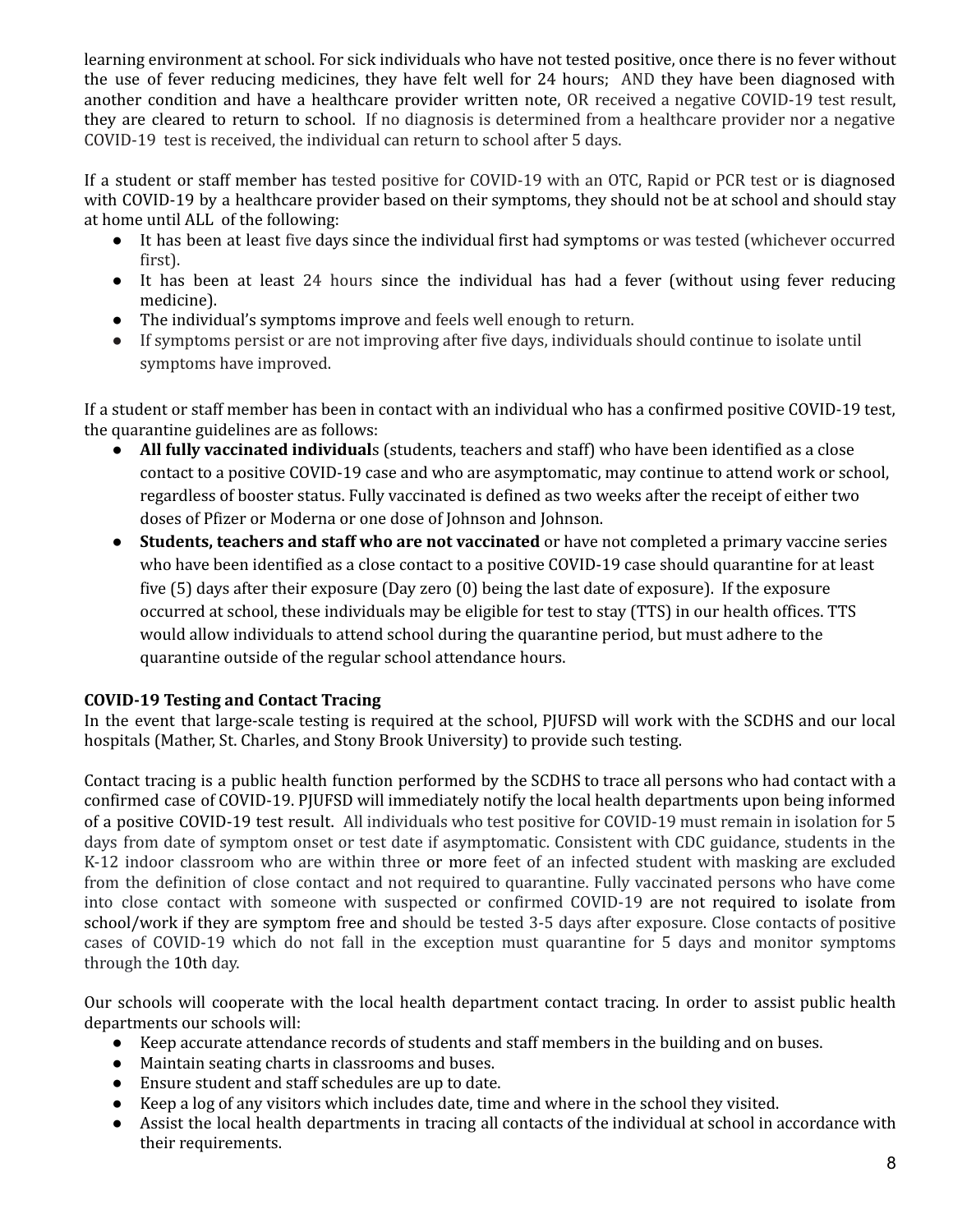Confidentiality will be maintained as required by federal and state laws and regulations. School staff will not try to determine who is to be excluded from school, based on contact, without guidance and direction from the local department of health. All questions and determinations of such will be made by SCDHS in conjunction with the District. Parents, students, or staff that have questions regarding potential exposure or tracing can contact our COVID-19 Coordinator.

#### **School Closures**

PJUFSD will collaborate with the SCDHS to determine the parameters, conditions or metrics (e.g., increased absenteeism or increased illness in the school community) that will serve as early warning signs that positive COVID-19 cases may be increasing beyond an acceptable level.

School administrators will consider closing school if absentee rates impact the ability of the school to operate safely. The District may choose to modify operations prior to closing to help mitigate a rise in cases. The District will consult with our medical director and/or the local department of health when making such decisions.

#### **Cleaning and Disinfection**

The PJUFSD will follow the latest CDC Reopening Guidance for Cleaning and Disinfection of Schools along with the Cleaning and Disinfection Decision Tool to aid in determining what level of cleaning and/or disinfection is necessary. A cleaning log will be maintained in each room indicating the date of work, the time, the work performed, the person who completed the task and their signature. School wide cleaning will include classrooms, restrooms, cafeterias, libraries and buses. All staff performing cleaning and disinfection will be provided with training on the safe and proper use of all cleaning and disinfection products. Cleaning and disinfections will be rigorous and ongoing to include:

- Normal routine daily cleaning.
- Classrooms will be thoroughly cleaned and disinfected every night.
- Areas used for student lunches will be cleaned and disinfected after meals.
- Restrooms will be cleaned and disinfected more frequently.
- Rooftop HVAC system will be serviced quarterly to include filter changes.
- Univents will be serviced semi-annually with filter changes.
- High risk areas and the nurse's office will receive multiple cleanings throughout the day.

#### **Safety Drills**

PJUFSD will conduct all drills as required by education law, regulation, and fire code without exception. Drills will be modified to allow for social distancing. Evacuation Drills will be conducted in multiple sessions and staggering classrooms. Lockdown Drills will be conducted maintaining social distancing within the secured area and/or provide an overview of how to shelter or hide in the classroom without physically moving into the area. Regardless of the modification used when conducting a drill, students will be instructed that if it was an actual emergency that required evacuation or lockdown, the most imminent concern is to get to safety; maintaining social distancing in an actual emergency that requires evacuation or lockdown may not be possible and should not be the first priority.

#### **FACILITIES**

In order to prevent the spread of COVID-19 infection in the District, facilities operations will be geared toward meeting social distancing requirements and cleaning frequently touched spaces regularly. The function, position and operation of stairs and corridor doors, which have closers with automatic hold opens (and are automatically released by the fire alarm system), will remain unchanged.

PJUFSD will meet the deadline for submission of Building Condition Survey or Visual Inspections on time. In addition, lead in water sampling will be carried out upon the reopening of school under conditions consistent with when the building is "normally occupied."

PJUFSD will maintain adequate, code-compliant ventilation (natural or mechanical) in all occupied classrooms and offices. In addition, the District will install higher efficiency filters, as applicable, to improve HVAC air filtration.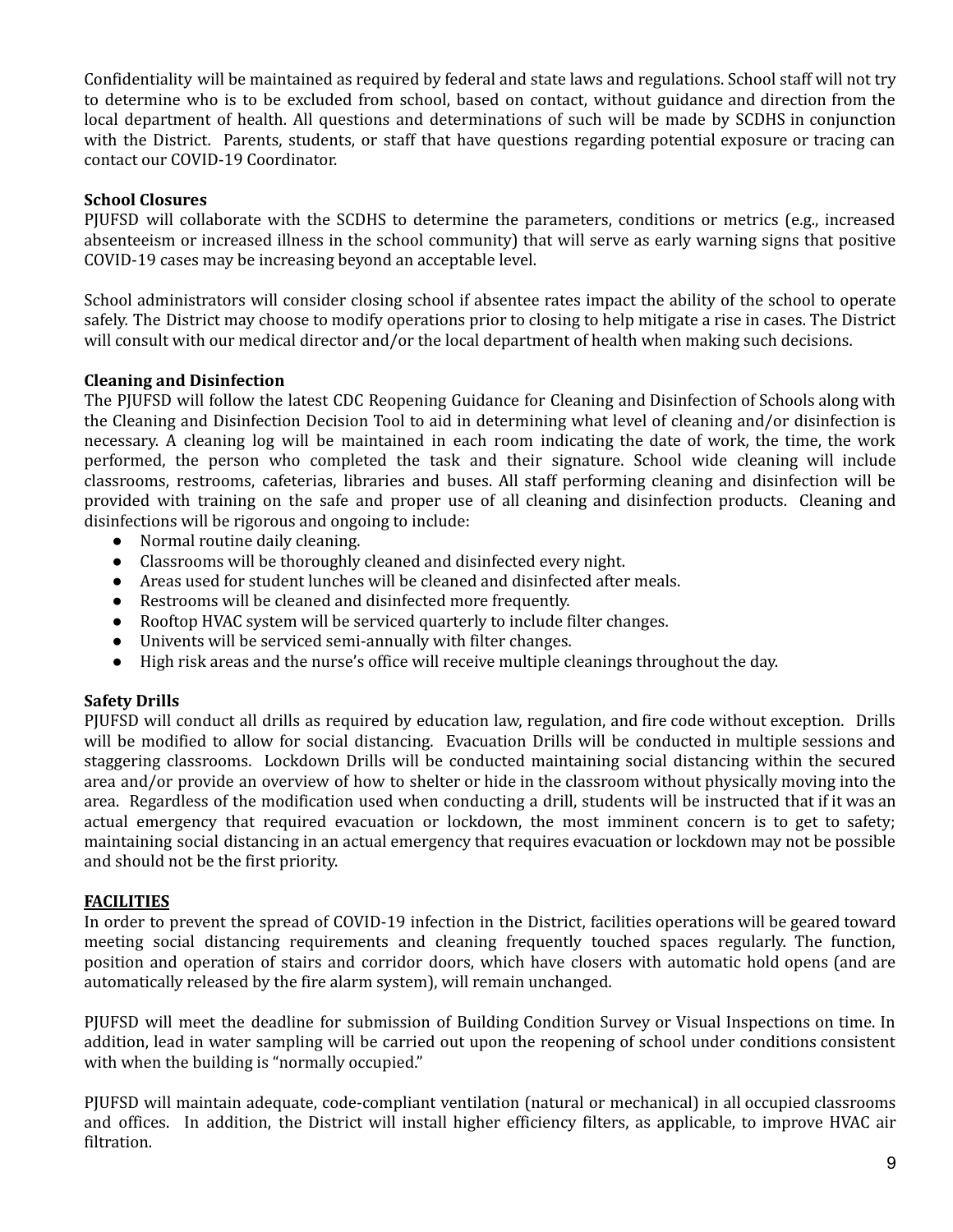#### **CHILD NUTRITION**

School meals will be available to all students, including those attending school in-person and those learning remotely at home. For students onsite, lunch will be available to students in settings that maintain appropriate social distancing. Students do not need to wear face coverings when seated and eating so long as they are 6 feet socially distanced. The sharing of food and beverages (e.g., buffet-style meals, family-style meals, snacks) is prohibited. Adequate space will be reserved for students, faculty, and staff to observe social distancing while eating meals.

Students with known food allergies or dietary restrictions shall be accommodated as needed to ensure their safety and well-being. Lunch menus will be limited and more grab and go options will be provided. Condiments and utensils will be provided in single use packs. Students will be encouraged to use cashless payment options including My SchoolBucks and an online ordering application. Prominent signage will remind students and faculty of proper hygiene practice during meals. Kitchens, food preparation areas, food service areas, and cafeterias/classrooms will be cleaned and sanitized to the standards recommended by the NYSDOH and/or the CDC. These areas will have adequate supplies of face masks, soap, hand sanitizer, and tissues.

The District will comply fully with the State's Child Nutrition requirements.

If a class or school is forced into a remote learning environment, students will have access to meals through "Grab-and-Go" lunch. This will be available daily for one hour at the High School outdoor patio area on Old Post Road. Details regarding this option will be sent home to all families in their native language. Additional information will be posted on our website and our various social media platforms.

Families will be reminded that they can submit a new application for free or reduced-price meals at any time during the school year. The forms are available on our website Lunch Menus page in both English and Spanish. Questions regarding meal services or free and reduced applications can be directed to Natalie Pego, Administrative Assistant in the Business Office 631.791.4500.

#### **Food Service Areas**

- Adequate supplies of face masks, soap, hand sanitizer, and tissues
- Routinely clean and disinfect high-touch surfaces including tables, chairs, carts used in transportation, and point-of-service touch pads.
- Single-use gloves when handling or delivering all foods.
- Disposable aprons when handling or delivering foods.
- Allow only program staff, custodial staff, and approved volunteers to enter program areas.

#### **Food Service Staff**

- Evaluate staffing and make any needed adjustments.
- Ensure staff are trained on district policies and protocols on health and safety.
- Cross train program staff to perform essential activities in the event of key absences or emergency situations.

#### **TRANSPORTATION**

PJUFSD will conduct transportation activities that are consistent with NYSED reopening guidelines. Bus drills will be conducted for all students as required by law.

#### **Students on Transportation Mandatory Requirements**

- All parents/guardians will be required to ensure their child/children are not experiencing any signs and symptoms of COVID-19 and do not have a fever of 100 degrees or more prior to them boarding their method of transportation to school.
- Students must wear a mask on a school bus if they are physically able. Students who are unable to medically tolerate a face covering, including students where such covering would impair their physical health or mental health are not subject to the required use of a face covering. In such a situation, the seating will be rearranged so the student without a mask is socially distanced from other students.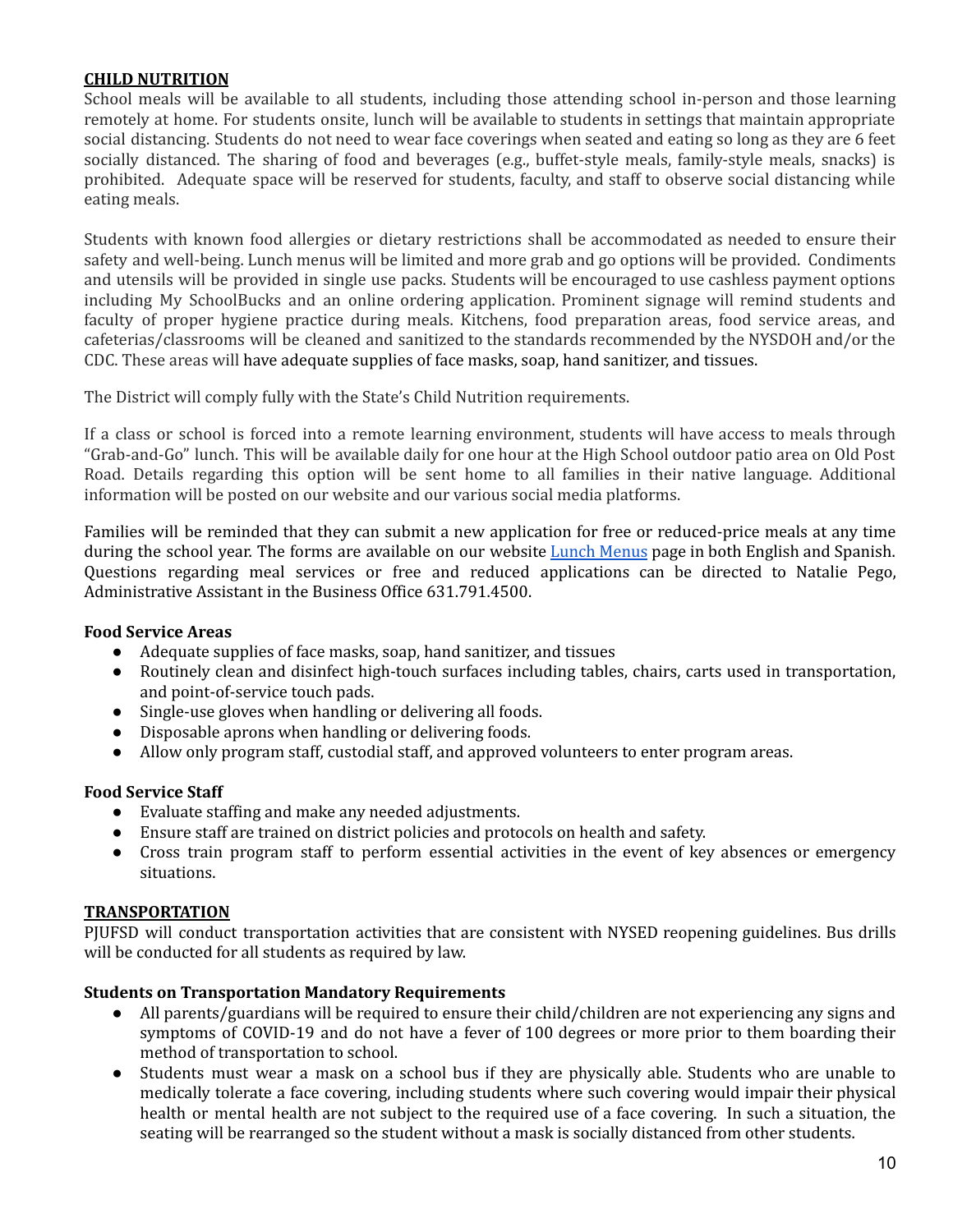- o Parents and/or guardians who believe their child cannot wear a face mask due to the above described conditions, must contact the Director of Special Education, Dr. Jodi Cahill jcahill@portjeffschools.org
- Students who do not have a mask will not be denied transportation.
- Students who do not have a mask will be provided one.
- Students with a disability which would prevent them from wearing a mask will not be forced to do so or denied transportation.
- Siblings or children who reside in the same household will be encouraged to sit together.
- Students may not eat or drink on the school bus, which would require them to remove their mask.
- Students embarking and disembarking the bus will follow social distancing protocols.
- Hand sanitizer will be provided on buses.
- Students will maintain their assigned seats.

#### **Pupil Transportation Routing Mandatory Requirements**

- If the School District is in session remotely or otherwise, pupil transportation will be provided to nonpublic, parochial, private, charter schools or students whose Individualized Education Plans (IEP's) have placed them out of the district and whose schools are meeting in in-person sessions when/if the district is not.
- All students are entitled to transportation by the District to the extent required by law. PJUFSD will not deny transportation for children who are in foster care, homeless or attend private or charter schools. Parents who may have missed the due date to request out of district transportation due to a reasonable excuse may file a 310 appeal with the Commissioner of Education.

# **Transportation Staff and Buses**

PJUFSD contracts daily transportation to Suffolk Transportation Services (STS). STS has submitted a COVID-19 Safety Plan that includes the following protocols:

- Masks to be worn at all times upon reporting to work.
- Office signage posted regarding CDC/Company guidelines.
- Social distancing is enforced among staff.
- Office associates are instructed to let management know when they are not feeling well.
- Communication with the District and SCDHS in the event of a positive COVID-19 case.
- Common areas to be limited to 50% of available seating or use.
- Employees to self-certify that they are fit for work each day.
- All work areas including office, shop, driver's room, dispatch and fuel area will be cleaned and disinfected after each shift.
- Employees will be trained and provided periodic refreshers on the proper use of personal protective equipment and the signs and symptoms of COVID-19.
- Personal Protective Equipment such as masks and gloves will be provided for driver and driver assistants in buses.
- Transportation locations such as dispatch offices, employee break rooms and bus garages will provide hand sanitizer or proper hand washing equipment.

Bus Modifications

- Drivers and Driver Assistants to self-certify that they are fit for work each day.
- Drivers and Driver Assistants will wear a mask at all times.
- Driver will wipe down high touch areas after each run.
- Vehicles will be disinfected at the end of each day.
- Signage will be posted for use of masks and social distancing on all buses.
- Buses will be deep cleaned monthly by cleaning/utility staff.
- $\bullet$  Bus windows (on buses without A/C) remain open by 1 inch to allow for ventilation.
- Parents agree to confirm that their child is healthy and fit to ride the bus each day.

#### **Routing**

Due to social distancing constraints and routing complexities, PJUFSD is unable to accommodate requests for alternate drop-off and pick-up points. This includes requests that typically result in a "bus note." In extenuating circumstances, the transportation office will work to accommodate students residing in more than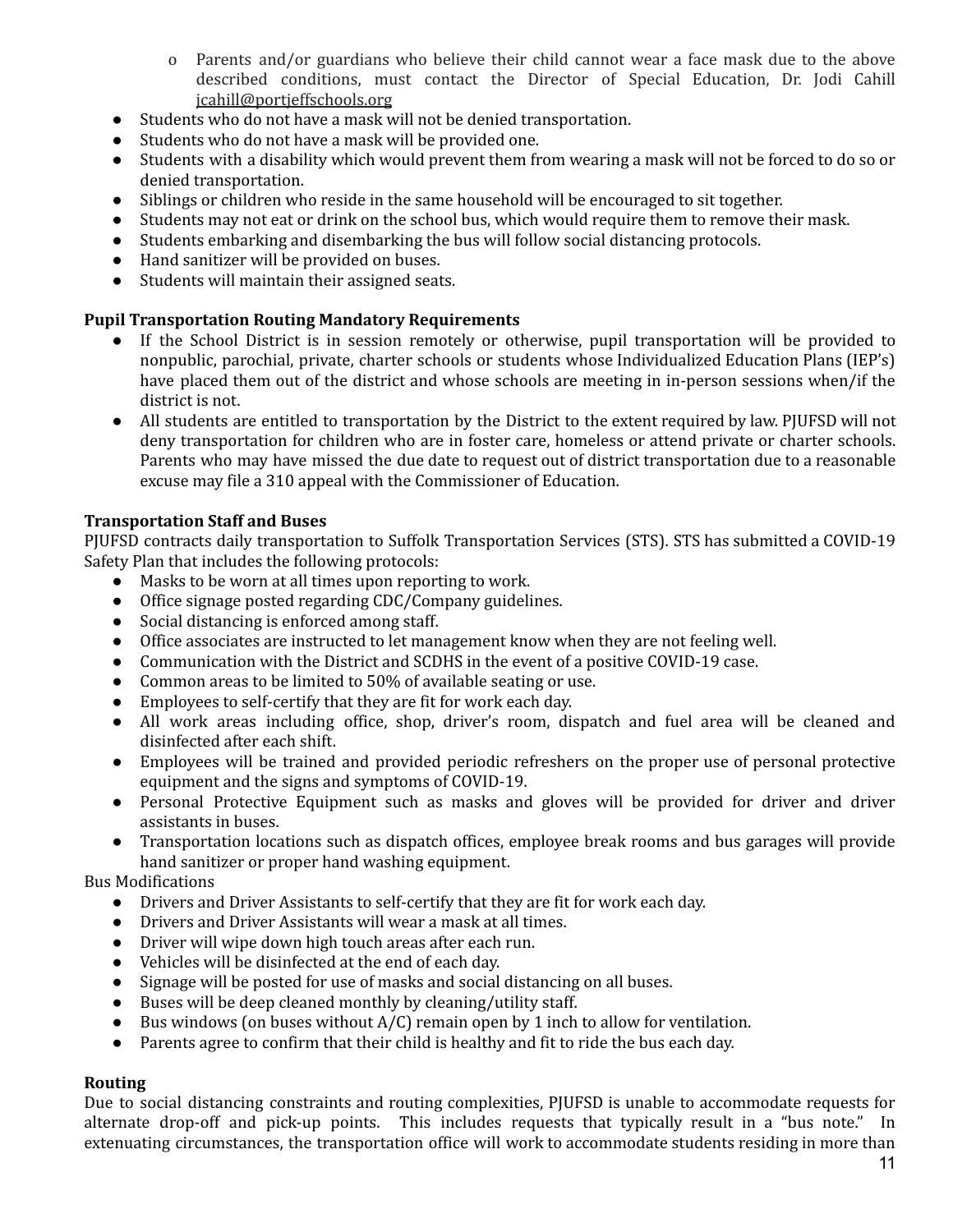one household. Parents and legal guardians are encouraged to drop off or walk students to school to reduce density on buses.

# **SOCIAL AND EMOTIONAL WELL-BEING**

PJUFSD recognizes that some students and staff are feeling the stress and emotional impact of the COVID-19 pandemic. Positive social and emotional health is critical for productive employees and engaging students. Therefore the PJUFSD will:

- Review and update the District-wide and building-level comprehensive developmental school counseling program plan, to ensure that it meets the current needs of students.
- Establish protocols to address how the School District will provide resources and referrals to address mental health, behavioral, and emotional support services and programs.
- Establish professional development opportunities for faculty and staff on how to talk with and support students during and after the ongoing COVID-19 public health emergency, as well as provide support for developing coping and resilience skills for students, faculty, and staff.
- Communicate social emotional well-being and learning as a priority and engage members of the school community in implementation efforts.
- Collaborate with community partnerships to strengthen SEL initiatives.
- Use formal and anecdotal data to identify SEL needs and incorporate strategies to meet those needs in the District's or school's comprehensive school counseling plan
- Develop or adopt a screening tool that, administered with parental consent and student assent, can assist the district or school with identifying the needs of returning students.
- Utilize parent feedback when determining the social/emotional needs of children.
- Identify tier 1, 2 and 3 activities and services to be developed or adopted in order to address students' broad or individual needs.

All components of these practices will be designed to be culturally and linguistically responsive to provide equity to our students and staff.

# **Multi-Tiered Systems of Support (MTSS)**

MTSS is an evidence-based approach to comprehensive program delivery that addresses academic and behavioral challenges including proactive activities for all students (universal interventions), targeted activities for students identified at-risk (secondary interventions) and intensive activities for students identified at high risk (tertiary interventions). MTSS is grounded in the belief that all students can learn, and all school professionals must be responsive to the academic and behavioral needs of all students.

A strong set of universal interventions designed to support social emotional well-being will be crucial to our collective success as students and adults return to instruction and the school environment with increased needs. To accommodate these needs:

- The District's or school's counseling/guidance program will be reviewed by a committee of stakeholders and revised to plan, develop, and implement MTSS. This will take the form of various MTSS/Instructional Support Teams (IST) at the elementary and secondary levels.
- As part of an MTSS framework, SEL, mental health, and well-being supports offered at all levels should reflect school-wide implementation of effective, efficient, and evidence-based practices and strategies that all students can access.

#### **Mental Health Personnel**

To support the needs of students and staff the following mental health support staff will be available:

- Elementary Level (1) Full Time Guidance Counselor/(1) Full Time School Psychologist
- Secondary Level (3) Three Full Time Guidance Counselors/(2) Full Time School Psychologists/(1) Full Time Social Worker.

If necessary, our mental health professional will refer families for more extensive support within the community.

#### **SCHOOL SCHEDULES**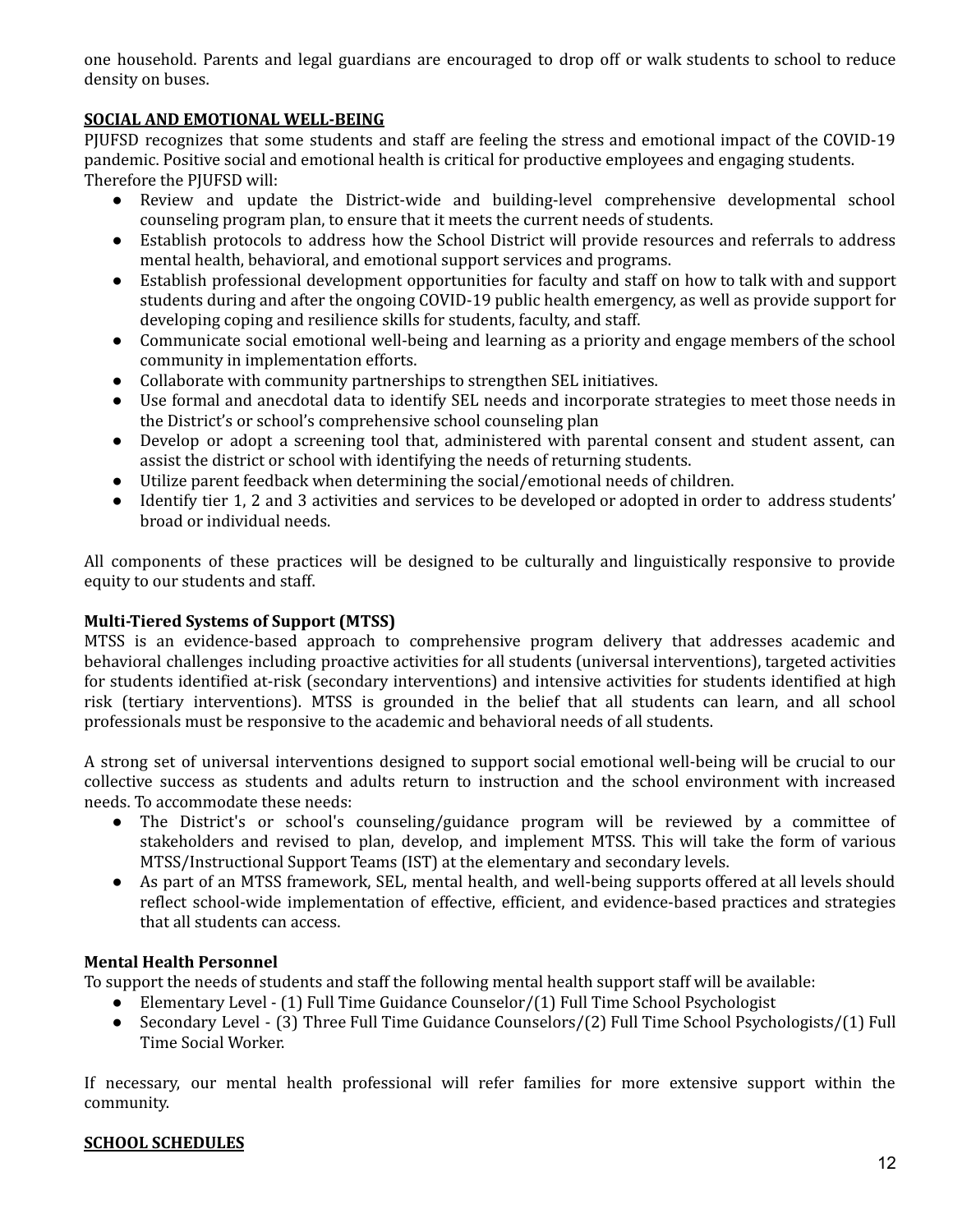#### *Edna Spear Elementary School*

In Person: The Port Jefferson School District plan provides the opportunity for all of our students in grades Pre-K - 5th grade to attend in-person at the start of the 2021-22 school year. Our classrooms have been redesigned to ensure compliance with the recommended social distancing guidelines of three feet and all students and staff will be required to wear masks indoors.

Remote Model: When in-person is not feasible due to developing conditions pertaining to the COVID-19 virus, the District will employ a remote teaching model. Teachers will utilize the Google Suite for Educators across all grade levels and special areas. The amount of time spent in live instruction will be appropriate to each respective grade level. A remote teaching schedule will be provided by the teacher if this occurs.

#### *Port Jefferson Middle School/ Earl L. Vandermeulen High School*

In-Person: The Port Jefferson School District plan provides the opportunity for all of our students in grades 6 - 12 to attend in-person at the start of the 2021-22 school year. Our classrooms have been redesigned to ensure compliance with the recommended social distancing guidelines of three feet when possible and all students and staff will be required to wear masks indoors.

Remote Model: When in-person is not feasible due to developing conditions pertaining to the COVID-19 virus, the District will employ a remote teaching model. Teachers will utilize the Google Suite for Educators across all grade levels and subject areas. The remote bell schedule will be shared on our website.

# **ATTENDANCE AND ABSENCES**

#### **Protocols**

Attendance policies and procedures will remain in effect in accordance with BOE Policy 5100, Attendance Monitoring/Comprehensive Attendance Policy. If a child is sick and will not be attending the class, parents will be expected to call and notify the Attendance Office at that time. HS/MS Attendance Office contact: 631.791.4426. ES contact: 631.791.4300.

Full In-Person Model

● Attendance will be taken daily by period in PowerSchool.

Full Distance Learning Model (Transition to a distance learning model as necessary)

- Attendance will be taken daily by period in PowerSchool.
- Remote models may include on-line class participation, *Do Now* questions at beginning of lesson or an exit ticket at the end of the lesson.
- If a technology issue is identified, the student will not be penalized for absenteeism. However, this information must come to the teacher or supervisor in a timely fashion.

High School/Middle School: In accordance with our attendance policy, teachers must contact the parent/guardian of any student who is absent from classes in the above scenarios after seven absences for a full-year or half-year course and after 15 absences for a course with a lab.

#### **Absence due to Quarantine**

Students subject to mandatory quarantine due to a positive COVID-19 infection or exposure will be provided with Google classroom assignments and/or home tutoring hours.

#### **TECHNOLOGY AND CONNECTIVITY**

In order to support our students' instructional program, every student in Pre-K to grade 12 along with our teachers and paraprofessionals will be provided a ChromeBook. Teachers will utilize the Google Suite platform in order to provide a consistent approach to learning across all grade levels. Families without the ability to obtain consistent, reliable access to high-speed internet at a sufficient level to fully participate in remote learning, will be provided with a WiFi hotspot if requested.

#### **TEACHING AND LEARNING**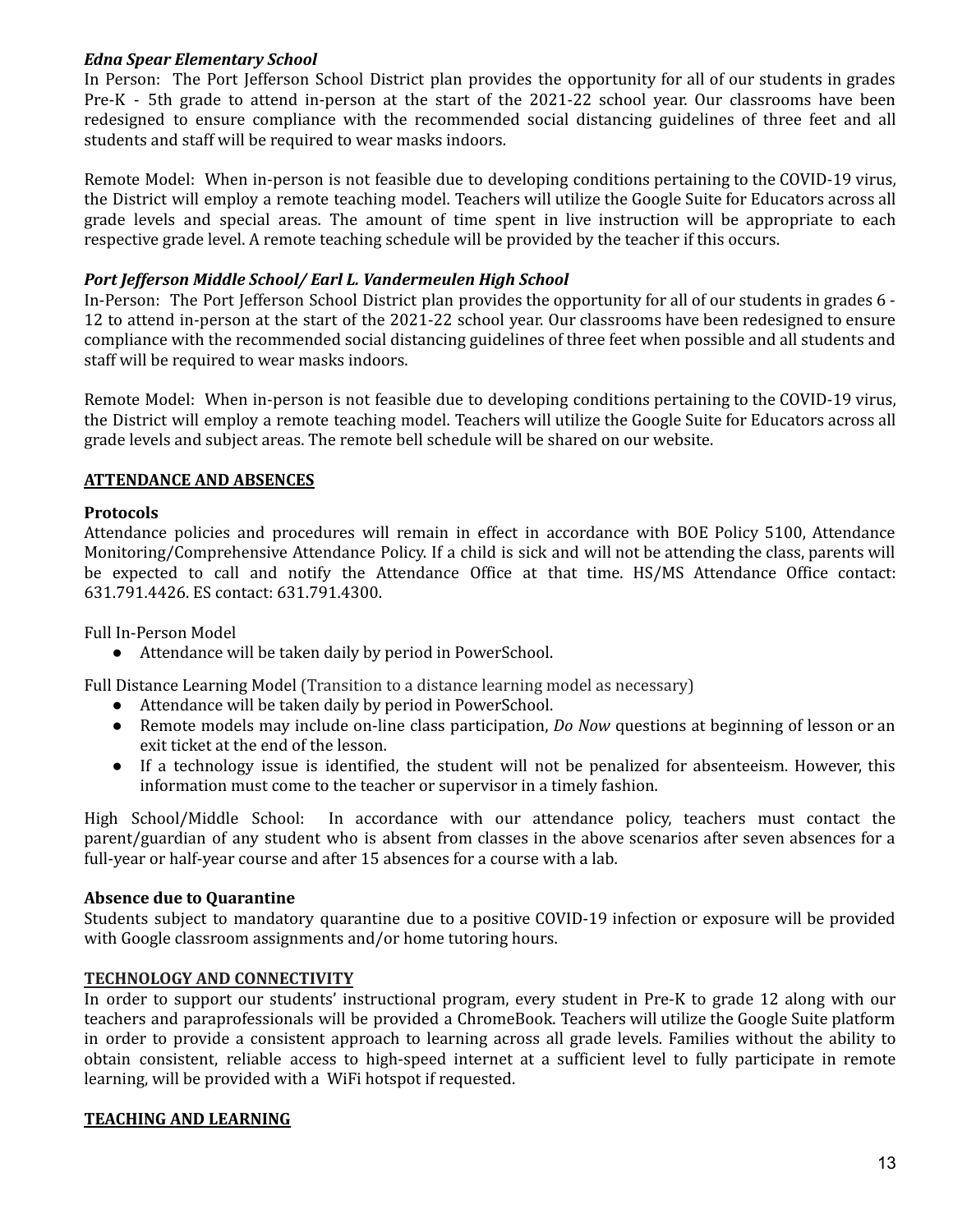# **Out of District Student and Programs**

Students will follow the schedule of the provider. Transportation will be provided to the student to the off-site location.

# **Special Education Pre-K-12**

The PJUFSD is committed to providing students with disabilities a free and appropriate public education (FAPE) with the least restrictive environment (LRE) in a manner that is consistent with the need to protect the health and safety of students and staff.

All reopening plans will provide special education students with access to the necessary accommodations; modifications, supplementary aids and services, and technology to meet the unique disability related needs of the students. To the greatest extent possible, related services will be provided in-person but, as needed, will utilize flexibility in groupings and delivery manner as allowed by NYSED during remote learning. Progress reporting and progress monitoring on all IEP goals and objectives will be implemented regardless of the instructional model.

Child find activities, as required under the Individuals with Disabilities Education Act (IDEA), will continue to identify, locate and evaluate all students who are suspected to have a disability and may be in need of special education and related services. Requests for initial eligibility evaluations by the Committee on Special Education(CSE) will take into consideration factors that may have influenced the students progress during school closures during COVID-19. When appropriate, building levels teams will implement support within the MTSS, prior to a referral to CSE in order to document the student's response to intervention(s) or lack thereof.

To the greatest extent possible, initial eligibility evaluations (psychological evaluation, educational evaluation, classroom observation, and other appropriate evaluations such as speech-language evaluation, occupational evaluation, physical therapy evaluation etc.) will be conducted in-person.

Initial eligibility meetings and other scheduled CSE and Committee on Preschool Special Education (CPSE) meetings will continue to be conducted virtually via Google Meets in order to comply with social distancing requirements and outside visitor restrictions. Parents and committee members will receive a traditional meeting invitation along with a Google meet invitation. Parents will also be able to request an in-person Special Education meeting following all necessary social distancing and masking requirements indoors. Meetings will continue to encourage meaningful parent participation in the development of the IEP and provision of services.

Special Education supports and services will provided in each building as describe below for each of the models:

| <b>Related Services Only</b><br>Students (Speech, OT, PT,<br>Counseling) | Students will receive related services in a manner consistent with the<br>recommendation on their Individualized Education Plan. |
|--------------------------------------------------------------------------|----------------------------------------------------------------------------------------------------------------------------------|
| Integrated Co-Teaching                                                   | Students attend their assigned ICT classroom consistent with the                                                                 |
| (ICT) Students                                                           | recommendation on their Individualized Education Plan.                                                                           |
| Special Class 12:1:1                                                     | Students will attend their assigned Special Class 12:1:1 classroom consistent                                                    |
| Students                                                                 | with the recommendation on their Individualized Education Plan.                                                                  |

#### **Full In-Person Model Elementary School**

#### **Full In-Person Model Middle School/High School**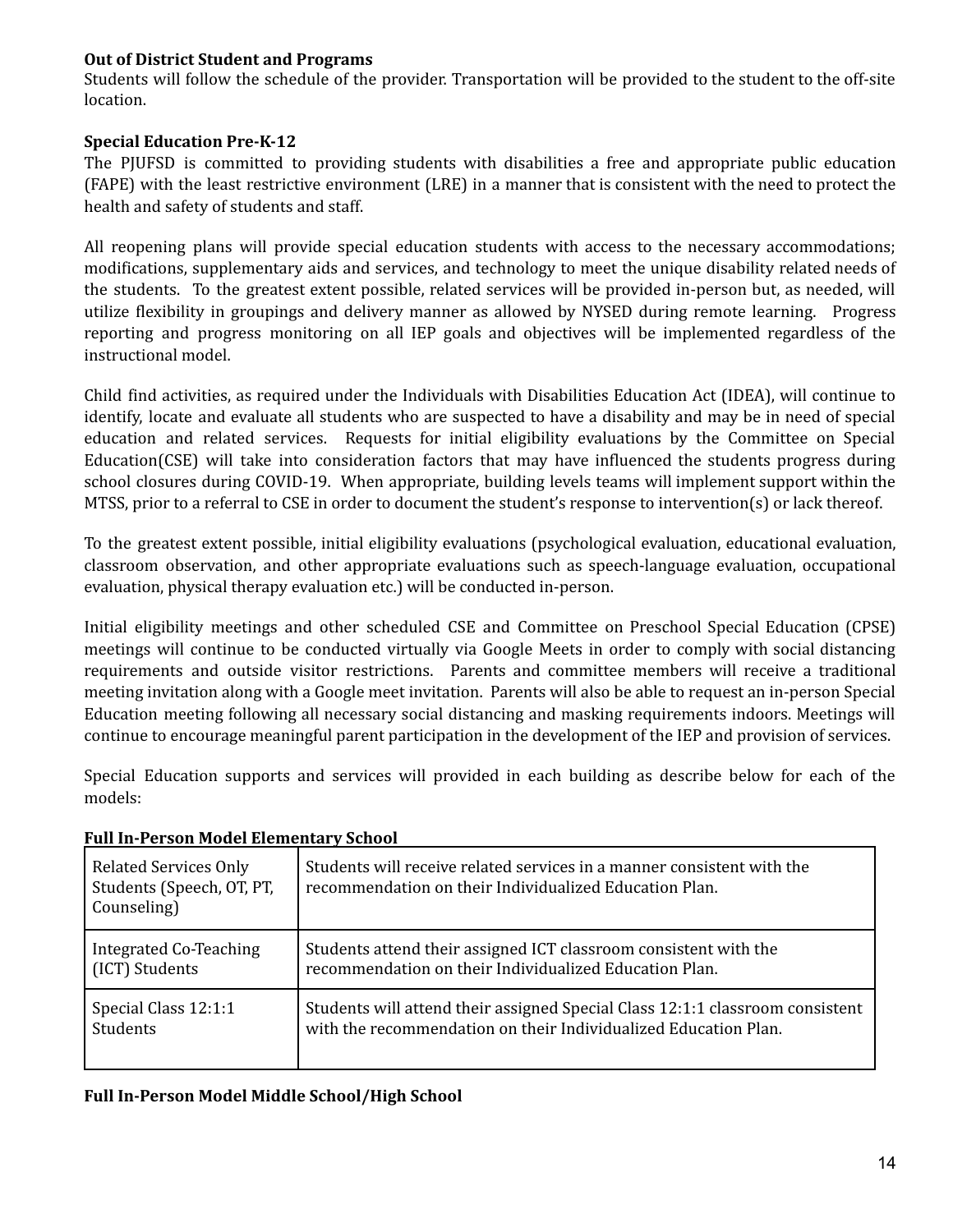| <b>Related Services Only</b><br>Students (Speech, OT, PT,<br>Counseling) | Students will receive related services in a manner consistent with the<br>recommendation on their Individualized Education Plan.                                                         |
|--------------------------------------------------------------------------|------------------------------------------------------------------------------------------------------------------------------------------------------------------------------------------|
| Integrated Co-Teaching<br>(ICT) Students                                 | Students attend their assigned ICT classroom consistent with the<br>recommendation on their Individualized Education Plan.                                                               |
| Special Class 15:1 Students                                              | Students will attend their assigned Special Class 15:1 classroom(s)<br>consistent with the recommendation on their Individualized Education Plan<br>and their building course schedule.  |
| Special Class 8:1:1<br>Students                                          | Students will attend their assigned Special Class 8:1:1 classroom(s)<br>consistent with the recommendation on their Individualized Education Plan<br>and their building course schedule. |

# **Full Time K-12 Distance Learning Model Elementary/Middle School/ High School**

| Related Services (Speech,<br>OT, PT, Counseling) (K-12)                 | Should the District be required to transition to a full-time distance learning<br>model, students will receive related services in a live, virtual format via<br>Google classroom and Google Meet in a schedule that is consistent with the<br>mandates on their Individualized Education Plan. If needed, flexibility in<br>groupings and delivery manner as allowed by NYSED guidance.                                                                                                                                                              |
|-------------------------------------------------------------------------|-------------------------------------------------------------------------------------------------------------------------------------------------------------------------------------------------------------------------------------------------------------------------------------------------------------------------------------------------------------------------------------------------------------------------------------------------------------------------------------------------------------------------------------------------------|
| <b>Integrated Co-Teaching</b><br>(ICT) Students<br>(Elementary)         | Students will participate in live, virtual instruction via Google Classroom<br>provided by the co-teaching team on a daily basis in a manner that is<br>consistent with instruction provided to their general education peers.                                                                                                                                                                                                                                                                                                                        |
| <b>Integrated Co-Teaching</b><br>(ICT) Students<br>(Middle/High School) | Students will participate in live, virtual instruction via Google Classroom<br>provided by the Co-Teaching team on a daily basis in a manner that is<br>consistent with instruction provided to their general education peers.<br>Students will be expected to log into each class on their course schedule to<br>participate in virtual learning activities on a daily basis.                                                                                                                                                                        |
| Special Class 12:1:1<br><b>Students (Elementary)</b>                    | Students recommended by CSE for a Special Class 12:1:1 placement at the<br>Elementary School will receive live, virtual instruction via Google<br>classroom on a daily basis in a manner that is consistent with their<br>developmental level of tolerance to technology. Students will receive a<br>combination of both synchronous and asynchronous instruction. As per<br>the students Individualized Education Plan, instruction will provide for a<br>multi-sensory approach to learning with a high level of differentiation and<br>repetition. |
| Students recommended for<br>15:1 classes<br>(Middle/High School)        | Students recommended by CSE for Special Class 15:1 placement for<br>content area subjects will receive live, virtual instruction via Google<br>classroom on a daily basis in a manner that is consistent with their<br>secondary course schedule. Students will be expected to log into each<br>class on their course schedule and participate in virtual learning activities<br>on a daily basis.                                                                                                                                                    |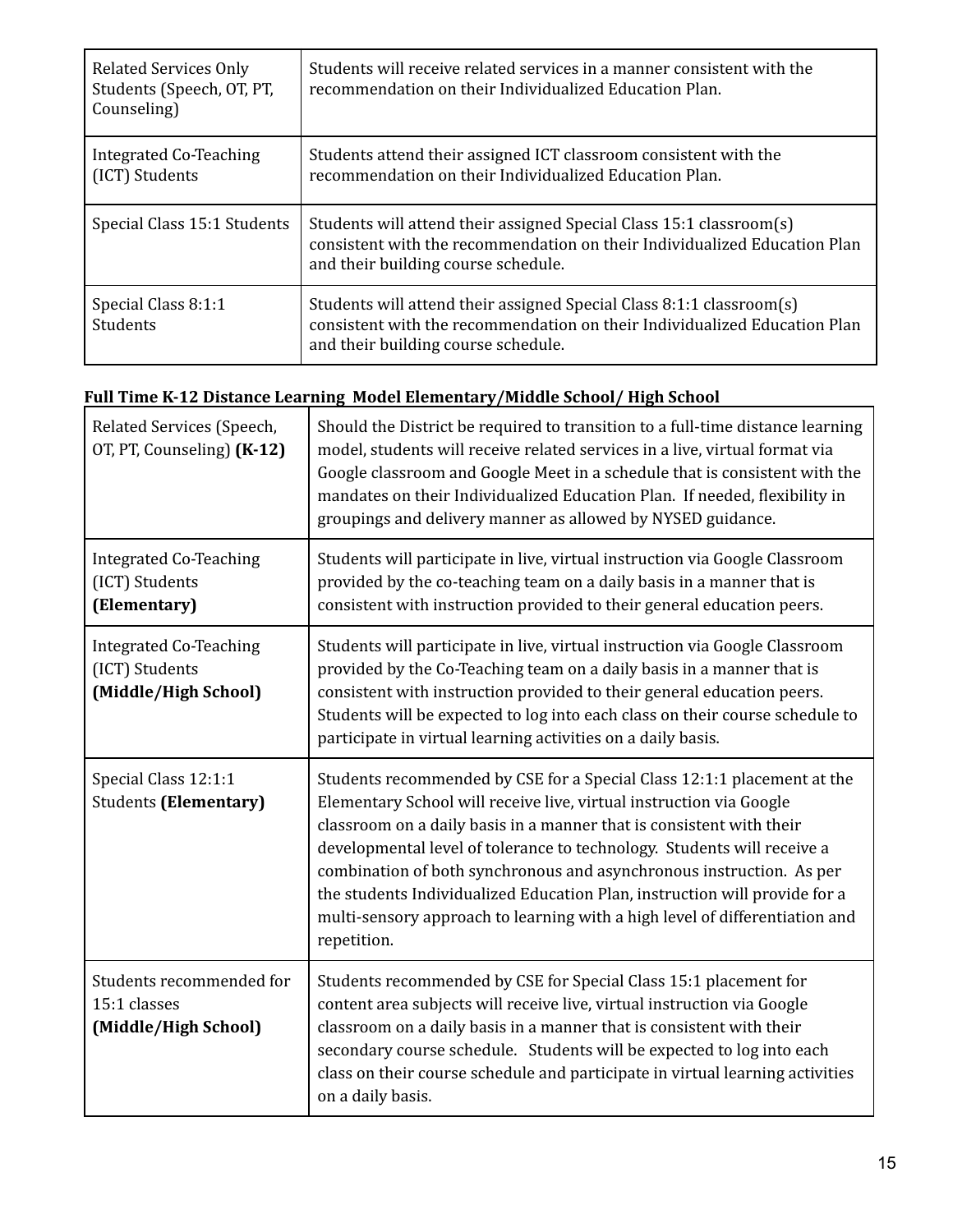| Special Class 8:1:1 Students<br>(Middle/High School) | Students recommended by CSE for a Special Class 8:1:1 placement at the<br>Middle School and High School will receive live, virtual instruction via<br>Google classroom for each content area on a daily basis. Students will<br>receive a combination of both synchronous and asynchronous instruction<br>in a manner that is consistent with their developmental level of tolerance<br>to technology. As per the students Individualized Education Plan, |
|------------------------------------------------------|-----------------------------------------------------------------------------------------------------------------------------------------------------------------------------------------------------------------------------------------------------------------------------------------------------------------------------------------------------------------------------------------------------------------------------------------------------------|
|                                                      | instruction will provide for a multi-sensory approach to learning with a<br>high level of differentiation and repetition.                                                                                                                                                                                                                                                                                                                                 |

# **Implementation of 504 Accommodation Plans**

Students with a 504 plan will receive all recommended accommodations and/or modifications regardless of the learning model being implemented within each building. Students will continue to have a 504 case manager whose responsibility is to review the implementation of all recommended accommodations and/or modifications with all staff who work with the student. All 504 meetings scheduled will be conducted virtually via Google Meets in order to comply with social distancing requirements and outside visitor restrictions. Parents will receive a traditional meeting invitation along with a Google meet invitation. Parents will also be able to request an in-person Special Education meeting following all necessary social distancing and masking requirements indoors.

# **English Language Learners (ELL)**

Upon our return to school, ELL students will be given a diagnostic assessment appropriate to their proficiency level such as i-Ready (Math and Reading) Fundations, Fountas and Pinnell or a locally created assessment to inform current academic and SEL status. Data from assessments will be used to guide and revise planned scheduling and instruction. In order to accelerate student progress, data will be utilized to guide instructional materials, tasks, assignments and supports necessary to address learning gaps. Students will be provided ENL services according to their levels of proficiency based on NYSED assessments. In-school faculty will provide additional communication and support to families and teachers to address academic and SEL plans and concerns. Just as their peers, ELL students will transition to a full Distance Learning model only if schools are closed due to a rise in infection rates.

#### **MUSIC AND FINE ARTS**

Participation in Music & Fine Arts is integral to a well-rounded education including an equitable, sequential, standards-based curriculum. The relationships and creative opportunities to develop social and emotional skills are also naturally supported and aligned through the Arts.

#### **Curricular Guidelines**

- All Music & Fine Art courses are aligned with the outcomes in the New York State Learning Standards for the Arts.
- Instruction in the Arts focuses on personalized learning that addresses students' social and emotional need to share and connect with one another while interacting in a creative, artistic community. Whenever possible, a flipped classroom approach should be considered, providing opportunities for student-suggested activities.
- In the event of remote/hybrid lesson assignments, materials or supplies that might be on hand at home will be considered as well as creating assignments that can be completed easily with limited parental assistance.
- When designing student assessments, online tools and software resources will continue to be considered that provide feedback and track student progress in addition to posting assignments.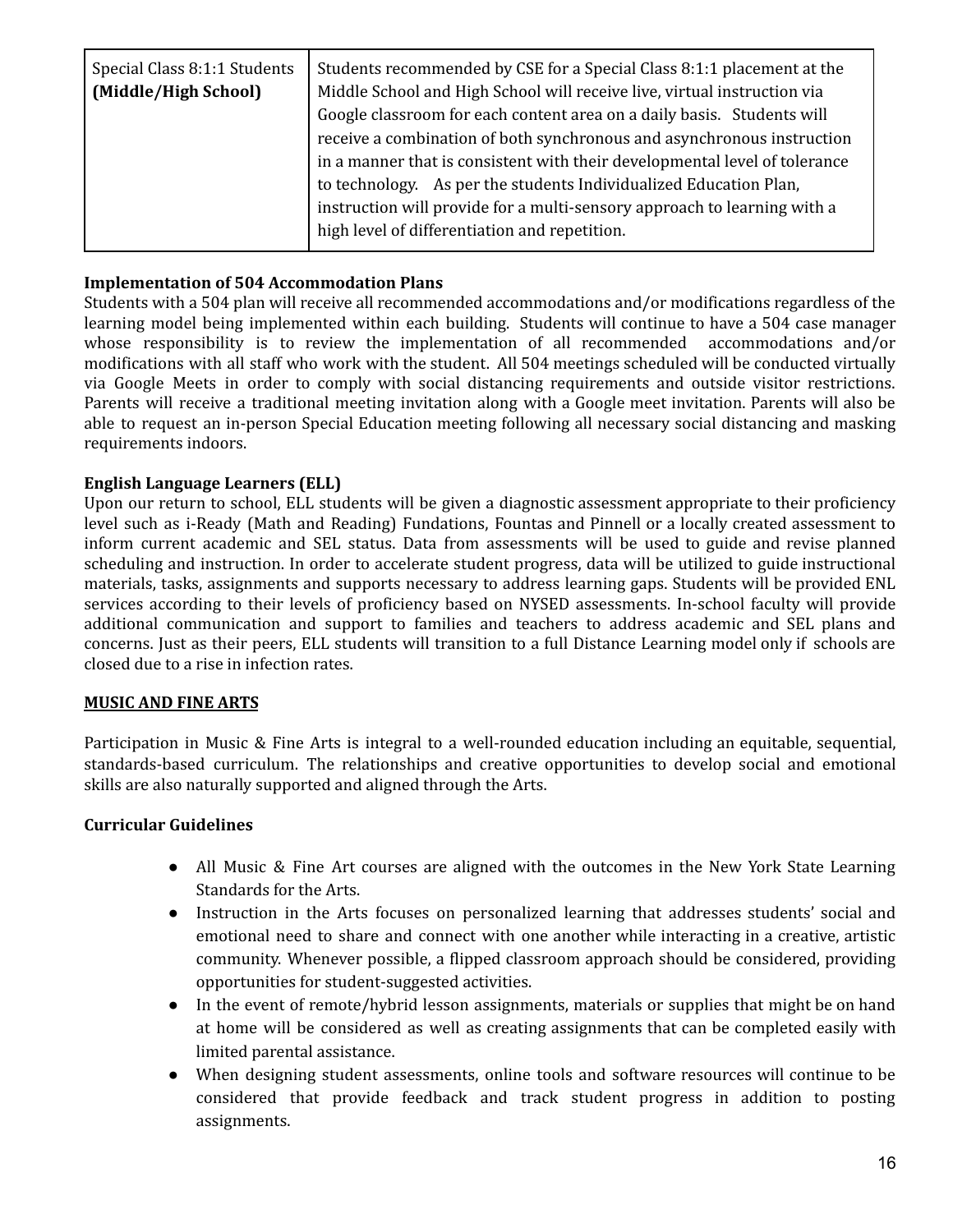#### **General Classroom Music**

● All general classroom music in the elementary school will be instructed from the music classrooms with a distance of three feet maintained between all participants. Face coverings will be worn during all indoor classroom music instruction with four to six feet maintained for activities requiring singing. When singing in an alternate outdoor location, six foot distancing should be maintained without the use of a face covering.

# **Electronic Music Production/Music Industry I & II/AP Music Theory**

All music courses scheduled in our multimedia lab will include students assigned to their own individual workstation. Students will be expected to bring their own headphones and wear face coverings at all times.

# **Band, Orchestra, and Chorus Classes**

All band, orchestra, and chorus classes will be instructed from their assigned music classrooms with the following precautions:

- Students in orchestra must wear face coverings at all times during rehearsal/small-group music instruction with a distance of three feet maintained between all participants.
- Students in chorus must wear face coverings at all times during indoor rehearsals/small-group music instruction with a distance of four to six feet maintained between all participants. When singing in an alternate outdoor location, six foot distancing should be maintained without the use of a face covering.
- Students in band must wear face coverings during indoor rehearsals/small-group music instruction (i.e. percussionists) with a distance of three feet. Students playing a wind or brass instrument may use a combination of face coverings with a small slit for mouthpiece access, individually assigned face shields, bell covers, and school-owned band shield partitions with a distance of four to six feet maintained between participants. When performing in an alternate outdoor location, six foot distancing should be maintained without the use of a face covering.
- Seating in ensembles will continue to be arranged to all facing the same direction.
- Student access to all storage spaces (i.e. instrument racks) will be limited and/or reconfigured/repurposed across the rehearsal room so that individuals can maintain social distance.
- All band, orchestra, and chorus students will be asked to provide their own music binder for the storage of sheet music. The scanning of sheet music for download and print will be encouraged whenever possible.

# **Musical Instrument Hygiene**

The sharing of instruments is routine in school music programs. Some students practice and perform on borrowed instruments throughout the year. Therefore, the following recommendations will be made regarding shared musical instruments:

- All musicians or students will have their own instrument to use whenever possible.
- All musicians or students MUST have their own reed and/or mouthpiece.
- Student brass players will not empty their valves on the floor and instead utilize a centrally located condensation bucket.
- If string instruments such as cellos or basses must be shared in class or classroom music instruments, cleaning materials will be available for use between different students.
- Student percussionists will need to purchase their own sticks, mallets, etc. so as not to share these items with others. Teachers will advise students on the correct items to purchase.

# **Additional Online Resources for Music**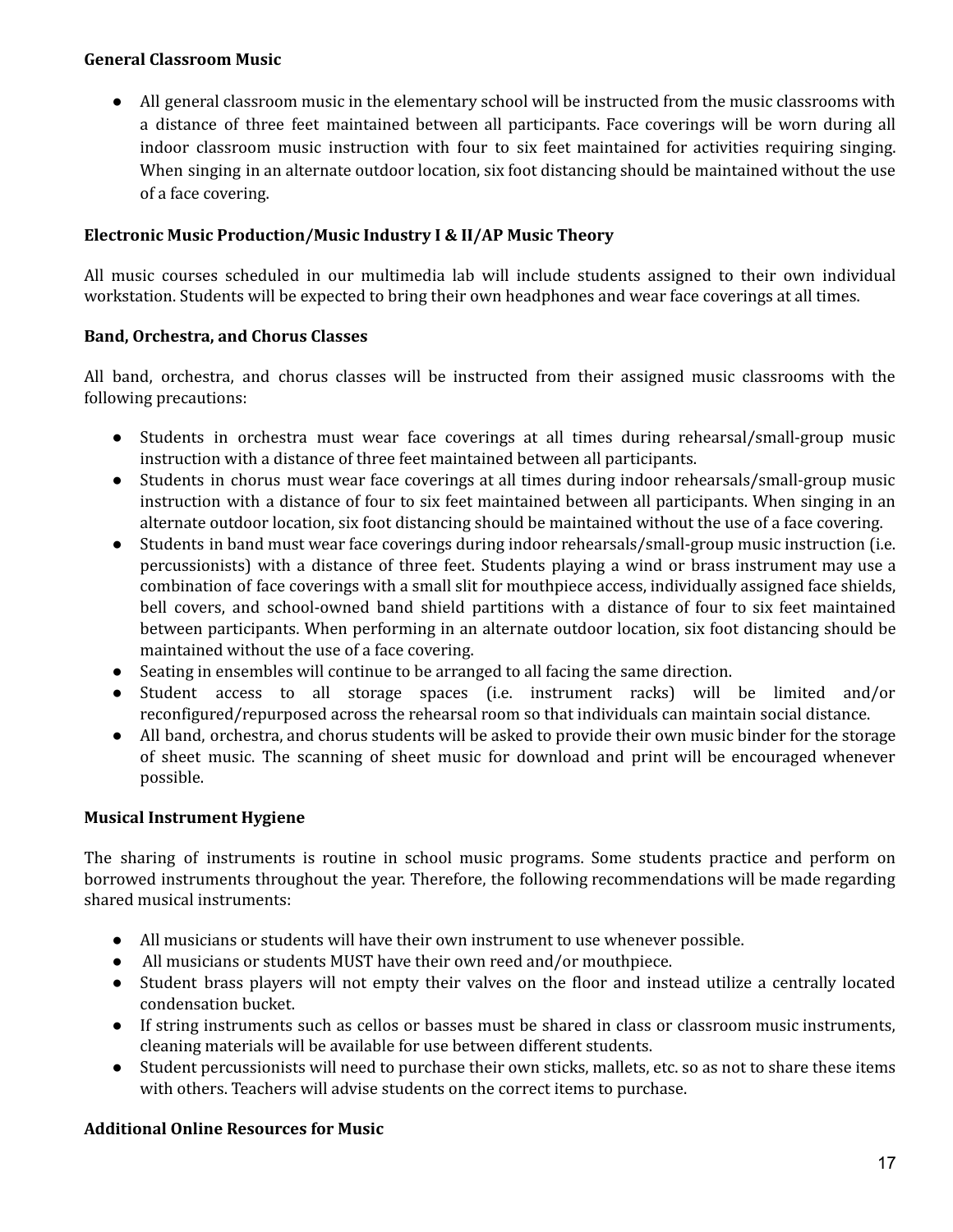Music teachers may also utilize a combination of the following resources:

- Livestream for recorded performances.
- Google Classroom and Teacher Websites for student assignments.
- Google Meet should there be a need for remote learning.
- Flipgrid for individualized student feedback and assessment.
- SmartMusic for home practice and small group instruction.
- Band Lab for real-time collaboration on student music assignments.
- Sightreading Factory for note-reading skills and small group instruction.
- Garageband for electronic music and music industry assignments.

## **Fine Arts Program**

Students participating in fine arts courses at the middle and high school, will include the following precautions:

- Students will wear face coverings at all times with a distance of three feet maintained between participants.
- Student access to all art supply spaces will be limited and/or reconfigured/repurposed across the art room so that individuals can maintain social distance.
- Additional time for entry, exit, and cleaning of surfaces and supplies will be included, resulting in less actual time to work on art projects. Shared materials and surfaces will be cleaned following appropriate CDC State and local guidelines including drying racks and easels as well as time for students to wash hands with soap and water or an alcohol-based hand sanitizer.

# **Art Supplies**

# *High School*

- All photography students would be assigned a camera to complete their assignments. Use of the darkroom and enlarger stations will be limited with three feet distance maintained.
- Supply kits will be created for all Ceramics and Jewelry Design students to use in school and/or at home, should there be a need for remote learning. Any specialized items will be provided by the instructor for the completion of semester projects.

# *Middle School*

● A list of basic supplies needed for art classes will be provided to parents and labeled for individual use in school and/or at home, should there be a need for remote learning. Any specialized items will be provided by the instructor for the completion of semester projects.

# *Elementary School*

- All elementary art classes will be instructed from the art classrooms with room adjustments made for any larger classes exceeding the number of seats required to maintain appropriate distancing.
- A list of basic supplies needed for art classes will be provided to parents and labeled to use in school and/or at home, should there be a need for remote learning. Any specialized items will be provided by the instructor for the completion of projects.

# **Additional Remote Learning & Hybrid Resources for Fine Arts**

Fine arts teachers may also utilize a combination of the following resources: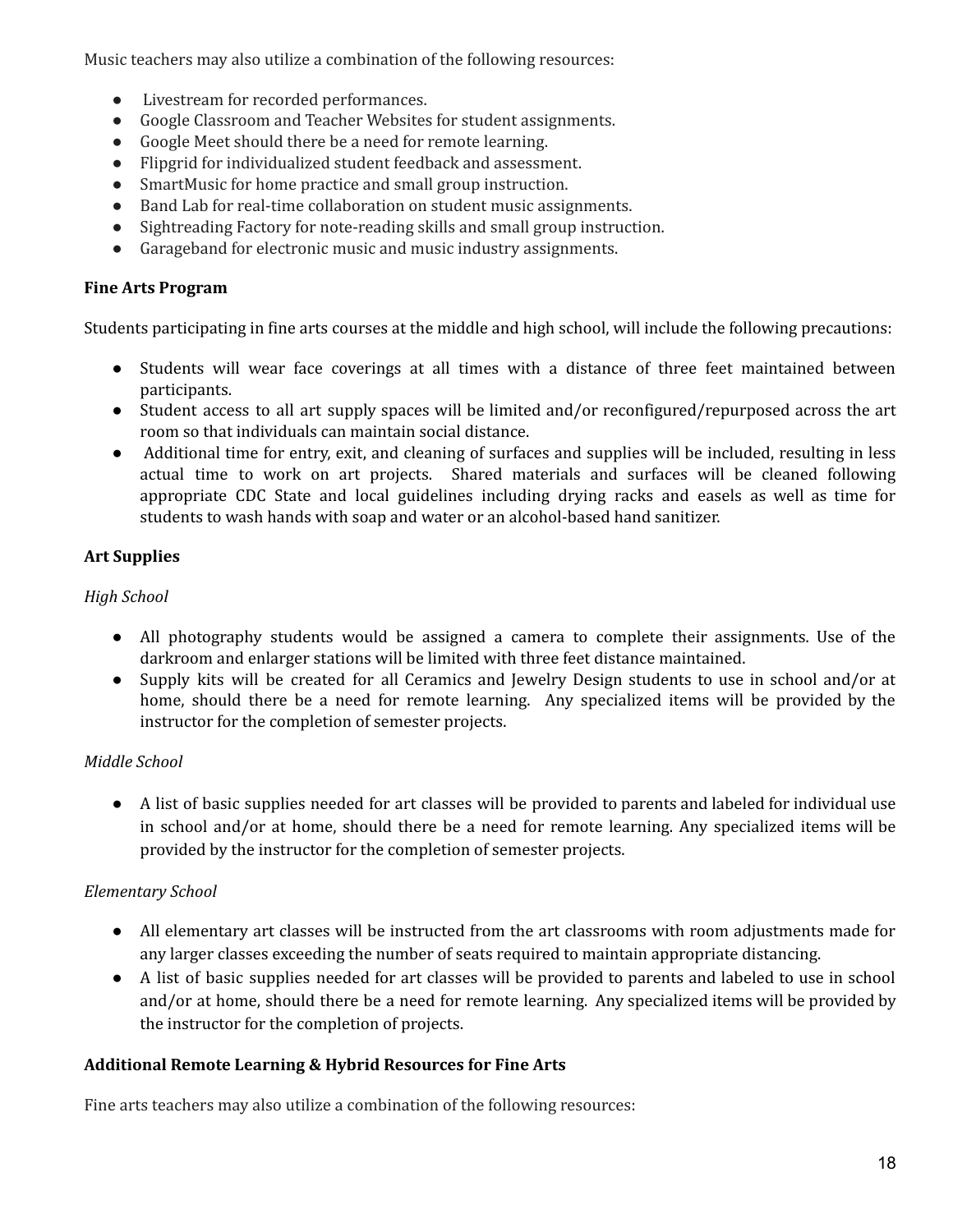- Virtual art displays and exhibits.
- Google Classroom and Teacher Websites for student assignments.
- Google Meet should there be a need for remote learning.
- Document Cameras

#### **PHYSICAL EDUCATION AND HEALTH**

Participating in health and physical education (PE) is important for our students' health and well-being. Not only do health and physical education activities benefit students' physical health, but research indicates regular physical activity improves students' mental health and contributes to academic success.

#### **Physical Environment**

- PE instruction will occur in areas where students and staff can maintain the three feet social distance recommendations and 6 feet apart where aerobic activity is implemented (when indoors).
- Activities that involve close physical contact will be minimal.
- Weather permitting, physical education teachers will conduct classes outside.
- Masks are required when participating in PE indoors.
- Masks are optional when participating in PE outdoors.
- Use of locker rooms are permitted.
- At the secondary schools, students changing for PE will be optional.
- The MS/HS Fitness room will be open for physical education classes and extracurricular use.
- Students and staff will have access to wash or sanitize their hands throughout class.

#### **Equipment Safety and Sanitation**

- Lessons will minimize the use of shared equipment.
- Only equipment that is easily and effectively sanitized will be used in class
- Staff will be trained on protocols regarding the proper way to safely apply disinfectant and have access to the appropriate PPE as needed.

#### **EXTRACURRICULAR AND ATHLETICS**

#### **Extracurricular Activities**

Onsite, in-person extracurricular activities will operate following school mask protocols for students, staff and visitors.

Please be advised that the Afterschool Library program at the High School/Middle School will be open to students until 4:15 PM. Late buses will be available at 3:10 PM, 4:30 PM and 5:30 PM from PJHS and 5:25 PM from Scraggy Hill field and Spring Street.

In the event we shift into a full time distance learning model, PJUFSD will work to provide extracurricular activities remotely.

#### **Athletics**

According to Section XI and NYSPHSAA all sport seasons will run at the traditional length and time.

| Varsity and JV                    | <b>Modified Sports</b>                |
|-----------------------------------|---------------------------------------|
| Fall: August 23 - October 30      | Fall: September 9 - November 12       |
| Winter: November 14 - February 18 | Early Winter: November 8 - January 14 |
| Spring: March 14 - May 20         | Late Winter: January 18 - March 25    |
|                                   | Spring: March 28 - June 3             |

● All students, staff and spectators must wear masks at all times while indoors.